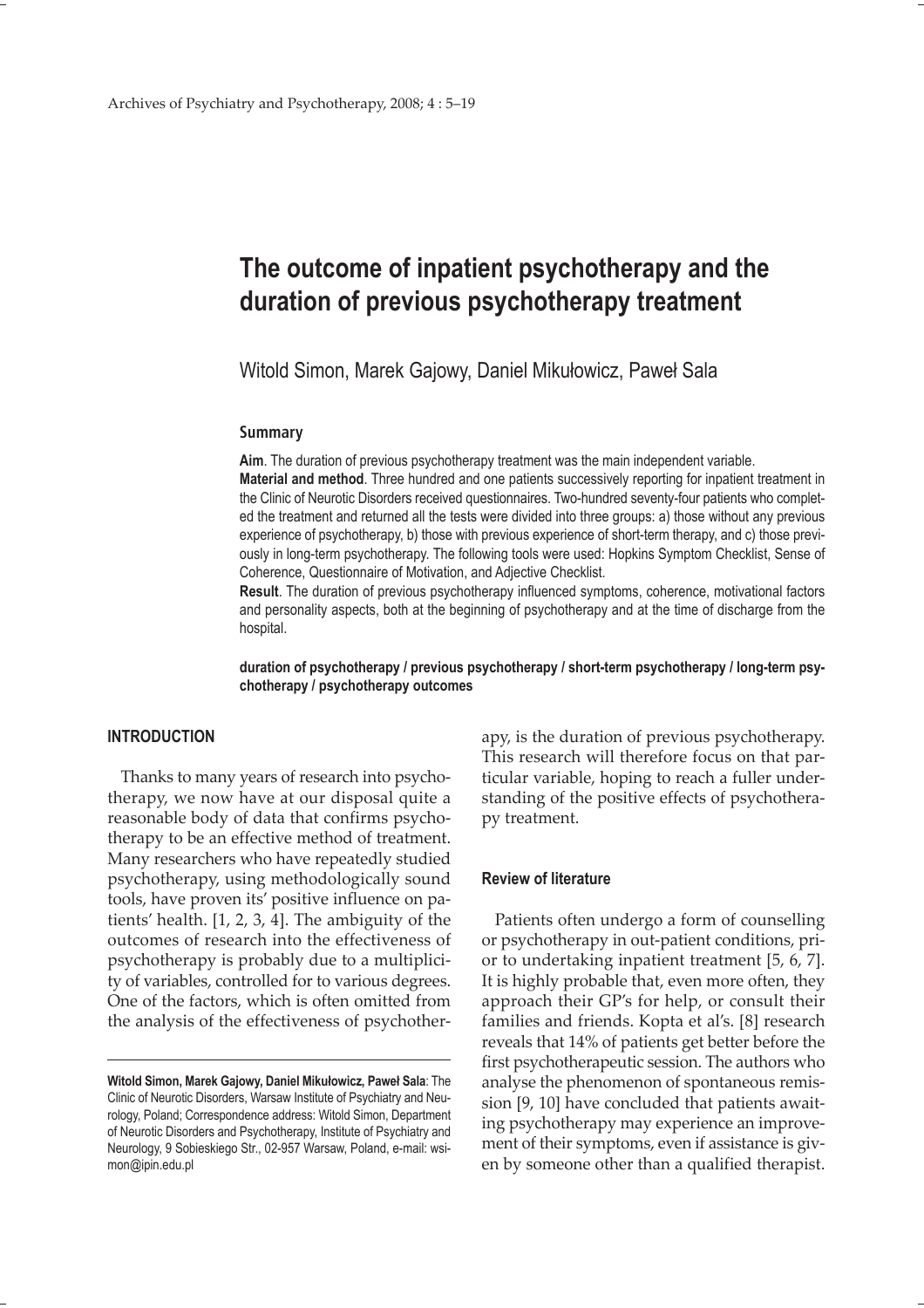However, both the subjective and/or objective limitations of such forms of aid result in patients being directed to a specialist centre, for an intensive inpatient treatment of integrated psychotherapy. It is also worth noting that, according to Mc Neilly and Howard [11], 15 sessions of psychotherapy produce the same effect as 2 years of spontaneous remission. These authors conclude that psychotherapy only accelerates, and perhaps settles, the changes that would otherwise happen spontaneously, without any psychotherapeutic intervention.

Most of the researchers [3, 10, 12, 13, 14] who have looked into the reasons behind therapeutic success or the deterioration effect, take into account the variables relating to the therapist, patient, their relationship, the type and intensity of disorders, psychotherapeutic methods and applied techniques. What is often omitted from these analyses is the variable of the patient's previous participation in psychotherapy, especially the duration of the earlier treatment.

In the 1960's, a number of separate studies [15, 16, 17] proved that previous psychotherapy does not affect the current treatment in any statistically meaningful way. These research procedures were, however, conducted on a small group of patients, and did not take into account the duration of any earlier psychotherapy treatment.

### **AIM OF THE STUDY**

The main objective of this research has been defined as identifying the correlation between the duration of the previous ambulatory psychotherapy, undertaken in a variety of centres, and the results of the inpatient therapy carried out in the Clinic of Neurotic Disorders of IPiN in Warsaw.

The outcome of psychotherapy was evaluated with the use of four types of variables: Symptom Checklist, Sense of Coherence, Questionnaire of Motivation and Adjective Checklist. The choice of such a spectrum of variables is reflected in the bibliography, referring to the research on the effectiveness of psychotherapy [1, 2, 3, 8, 10, 12, 18, 19, 20, 21].

The hypothesis is that the values for these groups of variables, measured at admission (beginning of treatment) and prior to discharge

from the hospital (end of treatment) vary in statistically significant ways, dependent on the duration of previous psychotherapy treatment. The hypothesis was verified with the use of such research tools as HSCL, SOC, MQ and ACL, discussed in detail below.

#### **MATERIAL AND METHODS**

**Symptom Checklist (HSCL)** [22] (as adapted by Siwak-Kobayashi [23]) was used for researching the following groups of symptoms: aggression/hostility, depression with anxiety, depressive stupor, phobias, interpersonal hypersensitivity, compulsive disorders, and somatization. This tool is widely regarded as an adequate instrument for the measurement of the effects of psychotherapy, as it positively reveals the intensity of psycho-pathological symptoms, and is also sensitive to their changes. HSCL has been used in research into neurotic patients on many previous occasions [24, 25, 26, 27].

The results achieved by healthy persons may be considered here as normative research. The internal consistency for each subscale is between 0.82 and 0.90. The reliability of the test measured for repeatability of results has shown that the correlations for 7 subscales were within 0.7273 and 0.8711 at p < 0.0001 [22]. The reliability measured for the agreement of the evaluating judges shows a high degree of agreement in the evaluation of symptoms and patient's behaviour – the coefficient varies from 0.64 – 0.80 [22].

**Sense of Coherence (SOC)** [28] (as adapted by IPiN, UAM and IMP) is based on the concept of salutogenesis, which allows for research into the patient's functioning patterns along the continuum of sickness and health. The sense of coherence, which reflects the patient's position on the continuum, is the perception of the world as a comprehensible, manageable and meaningful place. The feeling of comprehensibility is related to perceiving the stimuli one is exposed to as foreseeable rather than random. The ability to manage, corresponding to the inner position of control [29], is related to perceiving one's own resources or the resources available as sufficient rather than insufficient. The perception of the world being meaningful expresses the emotional and motivational side of coherence, and fur-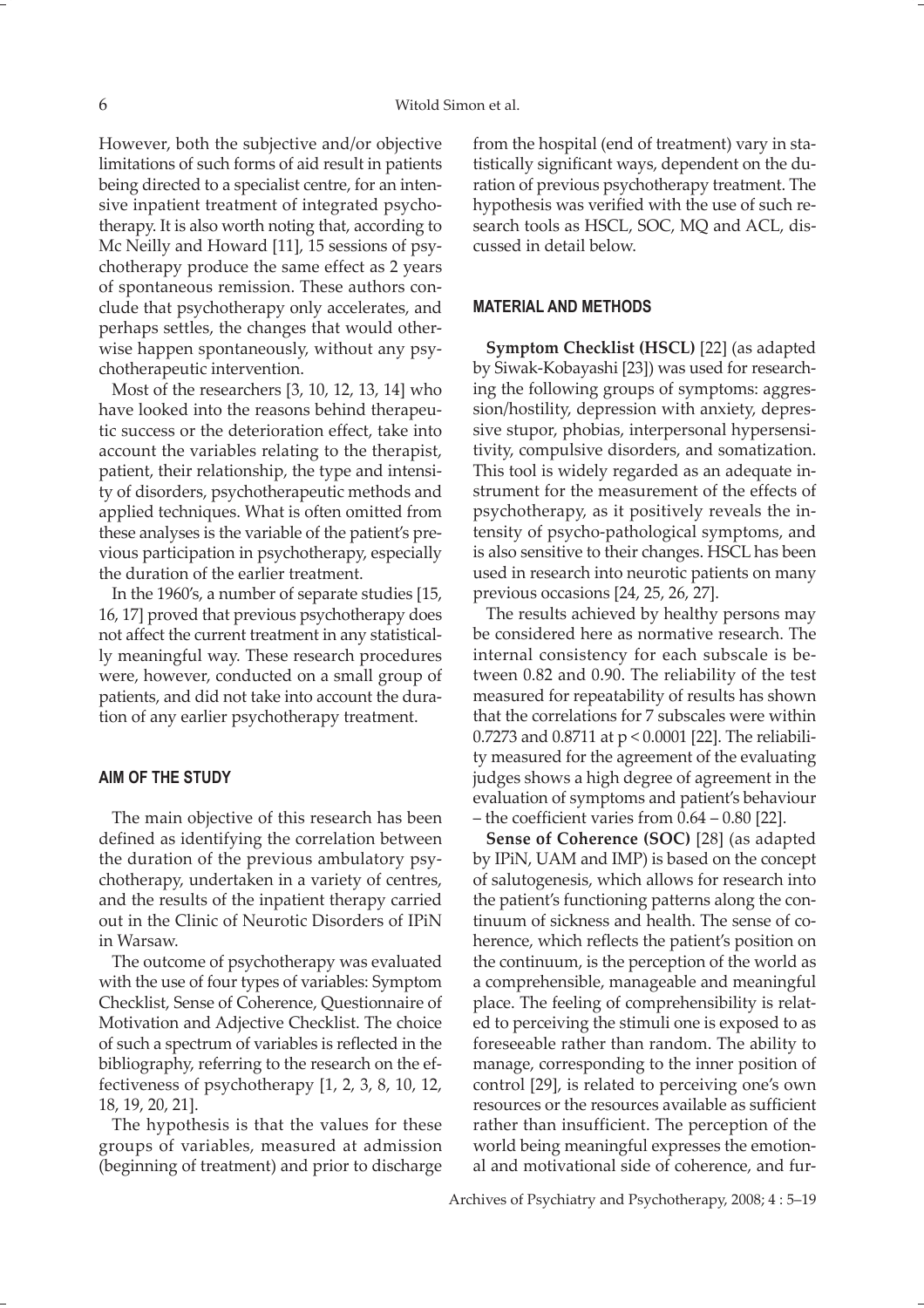ther determines the way that life's challenges are tackled. SOC is used with increasing frequency as a research tool into the effectiveness of psychotherapy [30, 31, 32, 34].

The Polish adaptation of SOC is of 0.83 stability and internal consistency of ( $\alpha$  = 0.87). The correlation between the SOC results in the test and retest was  $0.83$  at  $p < 0.0001$ . Items were significantly correlated with a general result in SOC scale (from 0.28 to 0.63, p < 0.001) [33]. No normative research has been conducted for the Polish adaptation of SOC to date, and as a result our research has been based on the values available from personal samples.

**The Questionnaire of Motivation** [35] enables the correlation of motivational factors with other data regarding the patient's personality and his or her treatment and its' outcomes [19, 20]. The Questionnaire is mostly based on Maslov's theory [36]. Its' authors have described four different motivational factors: activity level, feeling of being wronged, helplessness or feeling of danger. The activity factor is expressed in expectations – its' highest values indicate the prohealth activities, such as readiness to learn new behaviours, and the lowest value suggests the influence of external motives. The factor of being wronged achieves high values, for example, in patients who separate their symptoms from their sense of 'self'. The helplessness factor provides the strongest motivation to undertake treatment, and is usually high when the patient cannot cope with the discomfort or when patients are aware of the psychological and social context of their own condition. The danger factor is typical for people who feel danger in relation to their sickness, while disregarding its' psychological and interpersonal background.

QM was standardized on the basis of the results achieved from 488 patients of the IPiN Clinic of Neurotic Disorders. The standards were expressed in the so-called standard nine scale. For example, the interpretation of results equal to 9 stanine is high at a particular level: 84 for activity level, 66 for feeling of being wronged, 48 for helplessness, 36 for feeling of danger. The stability of the questionnaire is expressed by the average correlation 0.50. The reliability coefficient for individual factors – each from 0.87 for feeling of danger to 0.92 for helplessness. The span for possible results is 70 for activity level factor (14–84), feeling of being wronged (11–66), 40 for helplessness (8–48) and 30 for feeling of danger  $(6-36)$ .

**Adjective Checklist** [37] (Pluzek's [38] adaptation has been used here) is a test that captures the changes in a patient's personality that take place during psychotherapy. In 60%, the test is specific for neurotic patients [39]. In this research, we have used the largest bundle of scales, including the adjectives chosen by Murray [40]. Many other publications on the effects of psychotherapy have used ACL as an evaluation tool, which is considered to be a good indicator of changes taking place within the aspects of personality [41, 42, 43, 44].

This research has taken into account the scales regarding needs (achievement, dominance, persistence, self-awareness and understanding of others, order, taking care of others, affiliation, heterosexuality, exhibition, autonomy, aggression, change, succourance, abasement, subordination), thematic scales (readiness for counselling, self-control, self-confidence, personal adaptation, ideal self, creative personality, military leadership, masculinity, femininity) and the modus operandi scales.

The inner consistency for individual subscales of the tests varies from 0.53 to 0.94. The average value of the  $\alpha$ -Cronbach coefficient for all 37 scales is 0.75. It has been shown that the testretest correlations for 37 subscales are enclosed within 0.45–0.86, with the average correlation value at 0.65. The reliability and stability of the scales are 0.6–0.77.

The test has been standardized by the authors, based on the results achieved by testing 5238 men and 4144 women. Average values between 41–59 have been considered to be typical results [37].

The patients filled in all the questionnaires twice: when they were being accepted to the clinic (stage 1) and at the end of their treatment (stage 2), approximately 4–7 days prior to being discharged from the hospital.

One factor variation analysis has been applied. The calculations have been carried out using the statistics software SPSS-PC 10. The few missing values have been automatically filled in with the average results. The research group met the criteria of normal (standard) spread.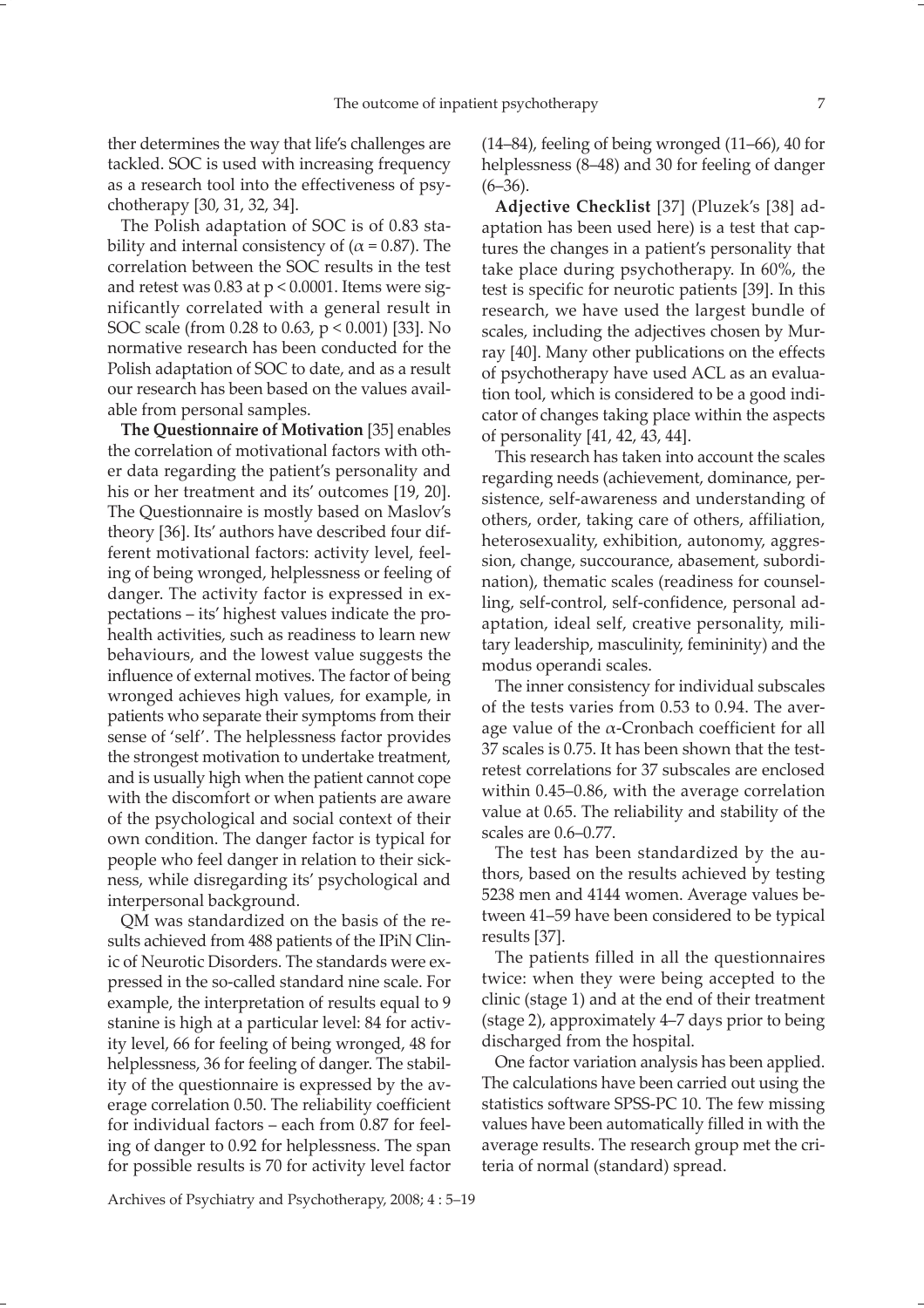#### 8 Witold Simon et al.

#### **Research group**

The research group comprised the patients treated in the Clinic of Neurotic Disorders between 1999 and 2002. In order to keep a relative representative value of the researched group, and having realized that it is very difficult to meet the postulate of a randomized choice of patients, the authors handed out the questionnaires to the first 301 patients who reported for treatment. 274 of them completed the therapy and filled in all the tests at stage 1 and 2 of the research. 18 completed the treatment but returned incomplete forms, and 9 patients finished the therapy before its end, and filled in the forms only at stage 1. The data given in this paper was calculated at N=274.

The researched group consisted mostly of women (72.6% participated compared to 24.7% men), young persons under 24 (38.32%), and the 25–34 age group (31.75%), with the average age of the patients being 30.62. Neurotic disorders were among the most frequent diagnoses (51.5%), following by eating disorders (27.0%), and personality/behavioural disorders (15.7%).

37.9% of the patients had undergone previous psychotherapy as outpatients of other treatment centres, including 14.2% who used regular, short-term (up to 6 months) help, and 23.7% who used regular long-term (over 6 months) assistance. The majority of the group, i.e. 62.1% had not been in therapy previously.

Out of the 18 patients who completed the treatment but handed in incomplete questionnaires,

|                                                             |     | <b>Number</b> | <b>Sex</b> |    |      |           | Age       |    | <b>Diagnosis</b> |        |      |      |
|-------------------------------------------------------------|-----|---------------|------------|----|------|-----------|-----------|----|------------------|--------|------|------|
| <b>Previous</b><br>psychotherapy                            | N   | %             | K          | M  | < 24 | $25 - 34$ | $35 - 44$ |    | 45-55 F 34.1     | F40-48 | F 50 | F 60 |
| No previous experience<br>of psychotherapy<br>(none at all) | 170 | 62.1%         | 127        | 43 | 69   | 53        | 24        | 24 | 10               | 97     | 49   | 14   |
| Regular short-term<br>psychotherapy<br>(up to 6 months)     | 39  | 14.2%         | 23         | 16 | 16   | 12        | 5         | 6  | 4                | 22     | 13   | 3    |
| Regular long-term<br>psychotherapy<br>(more than 6 months)  | 65  | 23.7%         | 49         | 16 | 20   | 22        | 10        | 13 | 5                | 22     | 12   | 26   |

**Table 1.** Characteristics of the research group

9 patients had never been in psychotherapy previously, 6 used regular short-term therapy and 3 had been in long-term therapy.

Out of the 9 patients who finished therapy in the Clinic of Neurotic Disorders before its' formal end, 4 had never been in psychotherapy previously, 2 had been in regular short-term therapy and 3 in long-term therapy.

It is worth emphasizing that any short or longterm treatment, undertaken on an outpatient basis prior to the treatment in the Clinic of Neurotic Disorders, was beyond the responsibility of the clinic's personnel, and therefore it is outside the scope of this research to investigate the selection criteria for these other, prior forms of therapy. It is, however, assumed that the ambulatory therapists recommended the inpatient treatment only to those patients whose previous outpatient treatment brought no satisfactory results, most commonly when the patients approached the phase of insight. These remarks are particularly relevant in the case of those diagnosed with various neurotic, eating or personality disorders.

## **RESULTS**

In the group of patients who had previously undergone more than 6 months of psychotherapy, the highest statistically significant level of symptoms at admission fell into the group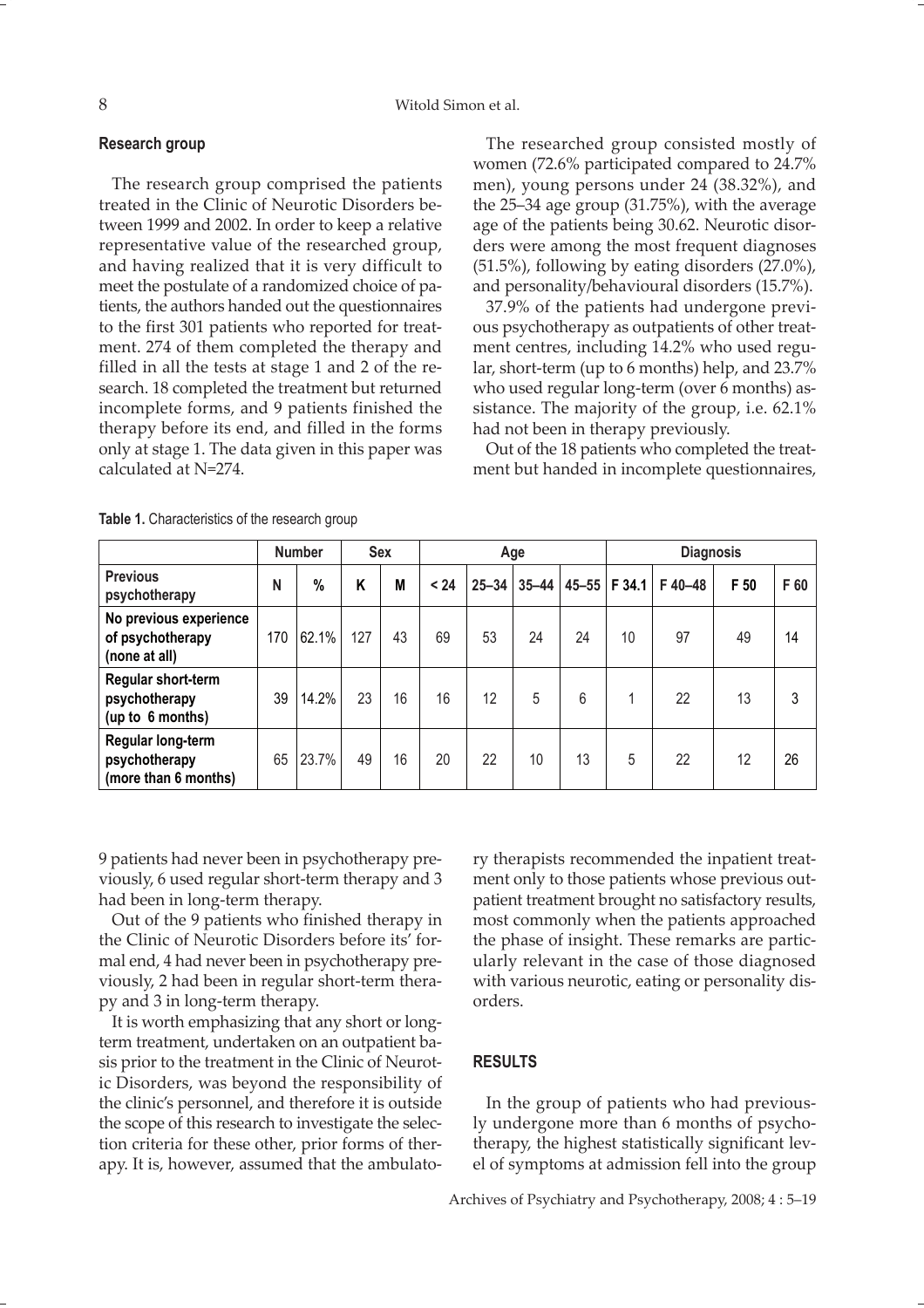|                                   | none           | up to 6 m                                       | > 6 m          | p     | F     |  |  |  |  |
|-----------------------------------|----------------|-------------------------------------------------|----------------|-------|-------|--|--|--|--|
| N                                 | 170            | 39                                              | 65             |       |       |  |  |  |  |
| Symptoms - evaluated at admission |                |                                                 |                |       |       |  |  |  |  |
| Aggression - hostility            |                |                                                 |                |       |       |  |  |  |  |
| (aver.)                           | 21.6356        | 22.7315                                         | 21.3889        | 0.752 | 0.290 |  |  |  |  |
| (SD)                              | (± 6.9094)     | $(\pm 5.8355)$                                  | (± 5.5286)     |       |       |  |  |  |  |
| depression with anxiety           |                |                                                 |                |       |       |  |  |  |  |
| (aver.)                           | 24.6193        | 26.3580                                         | 25.7407        | 0.481 | 0.752 |  |  |  |  |
| (SD)                              | $(\pm 7.5987)$ | $(\pm 5.1245)$                                  | $(\pm 6.0003)$ |       |       |  |  |  |  |
| depressive stupor                 |                |                                                 |                |       |       |  |  |  |  |
| (aver.)                           | 24.1382        | 28.0342                                         | 27.1314        | 0.013 | 4.447 |  |  |  |  |
| (SD)                              | $(\pm 7.1758)$ | $(\pm 7.5471)$                                  | $(\pm 6.5112)$ |       |       |  |  |  |  |
| phobia                            |                |                                                 |                |       |       |  |  |  |  |
| (aver.)                           | 20.1029        | 21.7284                                         | 20.9323        | 0.191 | 1.673 |  |  |  |  |
| (SD)                              | $(\pm 7.8531)$ | $(\pm 7.9689)$                                  | $(\pm 7.8329)$ |       |       |  |  |  |  |
| interpersonal hypersensitivity    |                |                                                 |                |       |       |  |  |  |  |
| (aver.)                           | 21.8386        | 25.1587                                         | 26.2500        | 0.002 | 6.468 |  |  |  |  |
| (SD)                              | $(\pm 7.5569)$ | $(\pm 6.5215)$                                  | $(\pm 7.3474)$ |       |       |  |  |  |  |
| compulsive behaviour              |                |                                                 |                |       |       |  |  |  |  |
| (aver.)                           | 22.1528        | 24.5833                                         | 25.1823        | 0.025 | 3.780 |  |  |  |  |
| (SD)                              | $(\pm 6.7192)$ | $(\pm 6.5023)$                                  | $(\pm 6.7929)$ |       |       |  |  |  |  |
| somatization                      |                |                                                 |                |       |       |  |  |  |  |
| (aver.)                           | 21.3558        | 21.6270                                         | 21.7708        | 0.937 | 0.065 |  |  |  |  |
| (SD)                              | $(\pm 7.1321)$ | $(\pm 5.4718)$                                  | $(\pm 6.5249)$ |       |       |  |  |  |  |
|                                   |                | Symptoms - evaluated at discharge from hospital |                |       |       |  |  |  |  |
| Aggression - hostility            |                |                                                 |                |       |       |  |  |  |  |
| (aver.)                           | 20.1698        | 21.3426                                         | 20.8507        | 0.634 | 0.465 |  |  |  |  |
| (SD)                              | $(\pm 5.8470)$ | $(\pm 6.0238)$                                  | $(\pm 5.2914)$ |       |       |  |  |  |  |
| depression with anxiety           |                |                                                 |                |       |       |  |  |  |  |
| (aver.)                           | 22.1502        | 22.2222                                         | 23.4722        | 0.462 | 0.774 |  |  |  |  |
| (SD)                              | $(\pm 6.1279)$ | $(\pm 6.3772)$                                  | (± 6.3669)     |       |       |  |  |  |  |
| depressive stupor                 |                |                                                 |                |       |       |  |  |  |  |
| (aver.)                           | 21.7379        | 23.6325                                         | 25.5449        | 0.005 | 5.552 |  |  |  |  |
| (SD)                              | (± 6.3714)     | $(\pm 7.1277)$                                  | $(\pm 7.0554)$ |       |       |  |  |  |  |
| phobia                            |                |                                                 |                |       |       |  |  |  |  |
| (aver.)                           | 17.6955        | 18.2716                                         | 19.4676        | 0.327 | 1.124 |  |  |  |  |
| (SD)                              | $(\pm 6.4605)$ | $(\pm 7.0399)$                                  | $(\pm 7.4834)$ |       |       |  |  |  |  |
| interpersonal hypersensitivity    |                |                                                 |                |       |       |  |  |  |  |
| (aver.)                           | 20.2116        | 20.6349                                         | 23.2738        | 0.033 | 3.480 |  |  |  |  |
| (SD)                              | $(\pm 6.6544)$ | (± 6.8288)                                      | (± 6.8920)     |       |       |  |  |  |  |
| compulsive behaviour              |                |                                                 |                |       |       |  |  |  |  |
| (aver.)                           | 19.6991        | 21.4583                                         | 22.6042        | 0.031 | 3.542 |  |  |  |  |
| (SD)                              | $(\pm 6.1851)$ | $(\pm 6.4205)$                                  | $(\pm 6.9470)$ |       |       |  |  |  |  |
| somatization                      |                |                                                 |                |       |       |  |  |  |  |
| (aver.)                           | 18.3532        | 18.8095                                         | 20.3571        | 0.187 | 1.693 |  |  |  |  |
| (SD)                              | $(\pm 5.7604)$ | $(\pm 5.9611)$                                  | (± 7.4435)     |       |       |  |  |  |  |

**Tables 2.** Average intensity of symptoms among group members, evaluated with the use of HSCL, depending on previous psychotherapy

(SD) – standard deviation; F – test value; p – refers to differences between all subgroups Statistically significant values have been marked in bold.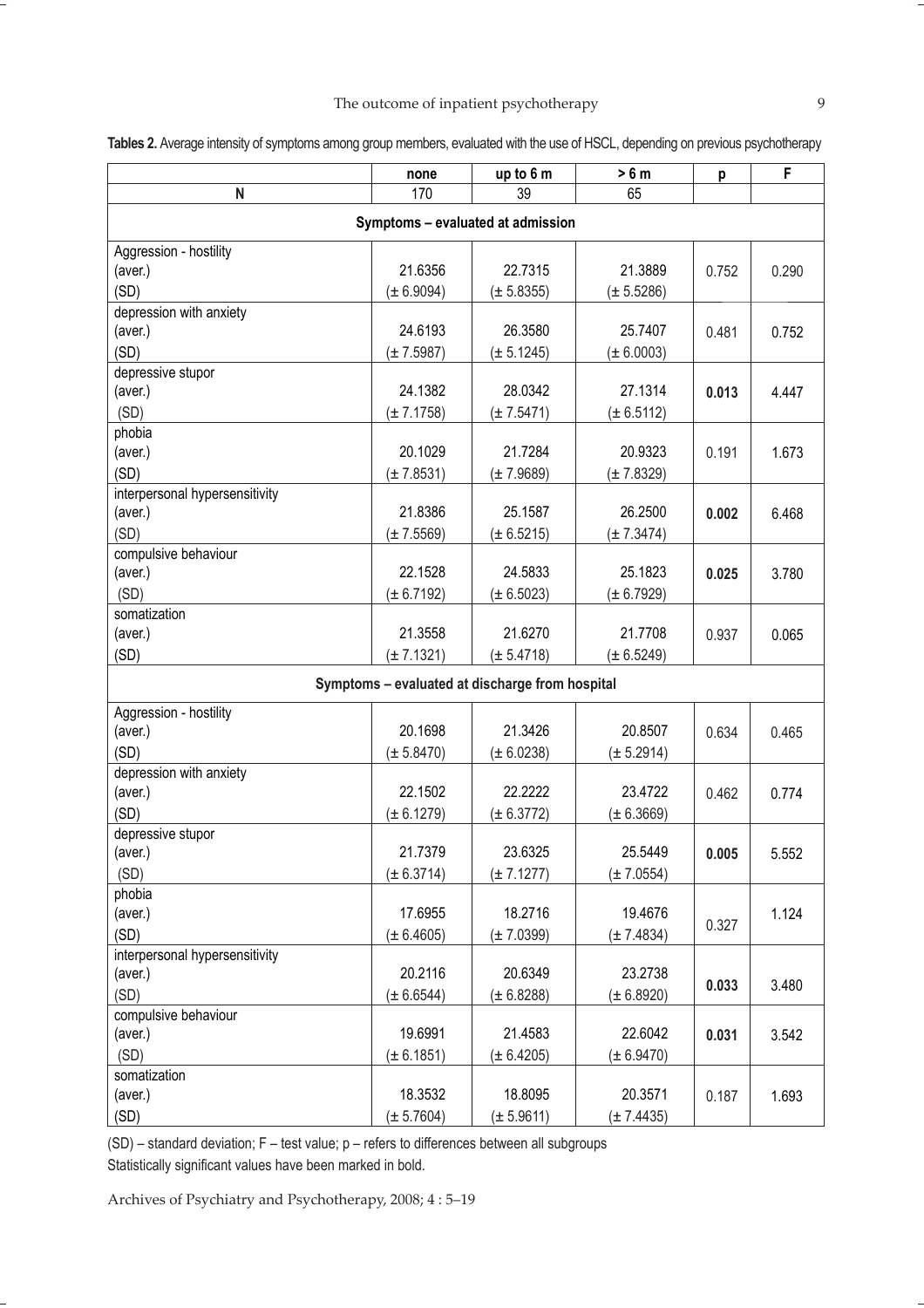of interpersonal hypersensitivity and compulsive disorders. Patients who had undergone prior short-term therapy were, at admission, characterised by the highest statistically significant level of symptoms typical for depressive stupor, whereas patients who didn't have any prior experience of psychotherapy had the lowest level of symptoms mentioned above at the stage of admission.

When discharged from the clinic, the longterm therapy patients were characterized by the highest statistically significant level of symptoms from the following groups: interpersonal hypersensitivity, compulsive behaviour and depressive stupor. The lowest level of these symptoms was observed in the case of patients with no prior experience of psychotherapy.

The level of intensity of the three groups of symptoms – interpersonal hypersensitivity, compulsive behaviour and depressive stupor – amongst the subgroups of patients, both treated previously and new to psychotherapy, was lowered to a statistically significant degree, as a result of inpatient treatment. It is in the case of patients who were previously in short-term therapy that the most considerable lowering of the level of symptoms was observed. The least significant changes were almost always, with the exception of depressive stupor, observed in patients who had no previous experience of psychotherapy treatment, whereas the biggest change was observed in the case of interpersonal sensitivity in short-term therapy patients. The results in the other groups of symptoms (aggression – hostility, depression with anxiety, phobias, somatization) were not statistically significant (Tab. 3).

Patients with no prior experience of psychotherapy, when examined at admission, were characterised by the highest statistically significant level of coherence, comprehensibility and meaningfulness, whereas long-term therapy patients had the lowest values of the components mentioned in the table.

The level of two coherence components – comprehensibility & meaningfulness and the global value of coherence for the subgroups of both treated patients and those who were new to psychotherapy – increased significantly as a result of inpatient treatment. It is in the case of the long-term therapy patients that the highest increase of individual values of coherence has been noted. The lowest changes have been observed in short-term therapy patients. The global coherence value was most increased in the case of the long-term patients. The results with regards to one component of manageability were not statistically significant (Tab. 4).

At admission, it was the patients who underwent short-term therapy who were characterised by the highest level of helplessness; on the other hand, the patients with no previous experience of psychotherapy had the lowest level of helplessness.

The motivational factors were not different in any statistically significant way at the time of discharge from the clinic, in reference to the duration of previous therapy.

As far as the motivation components are concerned, both in case of the subgroups of patients treated previously and those who were new to therapy, no statistically significant difference was noted for any of them as a result of the inpa-

|                                    | none           | up to 6 m       | >6m             | р     |       |  |  |  |  |  |
|------------------------------------|----------------|-----------------|-----------------|-------|-------|--|--|--|--|--|
| N                                  | 170            | 39              | 65              |       |       |  |  |  |  |  |
| Coherence – evaluated at admission |                |                 |                 |       |       |  |  |  |  |  |
| comprehensibility                  |                |                 |                 |       |       |  |  |  |  |  |
| (aver.)                            | 36.9528        | 36.4444         | 31.9149         | 0.013 | 4.428 |  |  |  |  |  |
| (SD)                               | (± 9.8574)     | $(\pm 7.4061)$  | (± 10.2932)     |       |       |  |  |  |  |  |
| manageability                      | 36.7830        |                 |                 |       |       |  |  |  |  |  |
| (aver.)                            | (±             | 33.8889         | 33.6383         | 0.191 | 1.671 |  |  |  |  |  |
| (SD)                               | 10.5596)       | $(\pm 9.0871)$  | $(\pm 11.5051)$ |       |       |  |  |  |  |  |
| meaningfulness                     |                |                 |                 |       |       |  |  |  |  |  |
| (aver.)                            | 34.1981        | 31.6111         | 29.8723         | 0.034 | 3.439 |  |  |  |  |  |
| (SD)                               | $(\pm 8.7825)$ | $(\pm 12.3914)$ | (± 10.2121)     |       |       |  |  |  |  |  |

**Table 3**. Average intensity of the components of coherence, evaluated with the use of HSCL, depending on previous psychotherapy

*the table continued on the next page*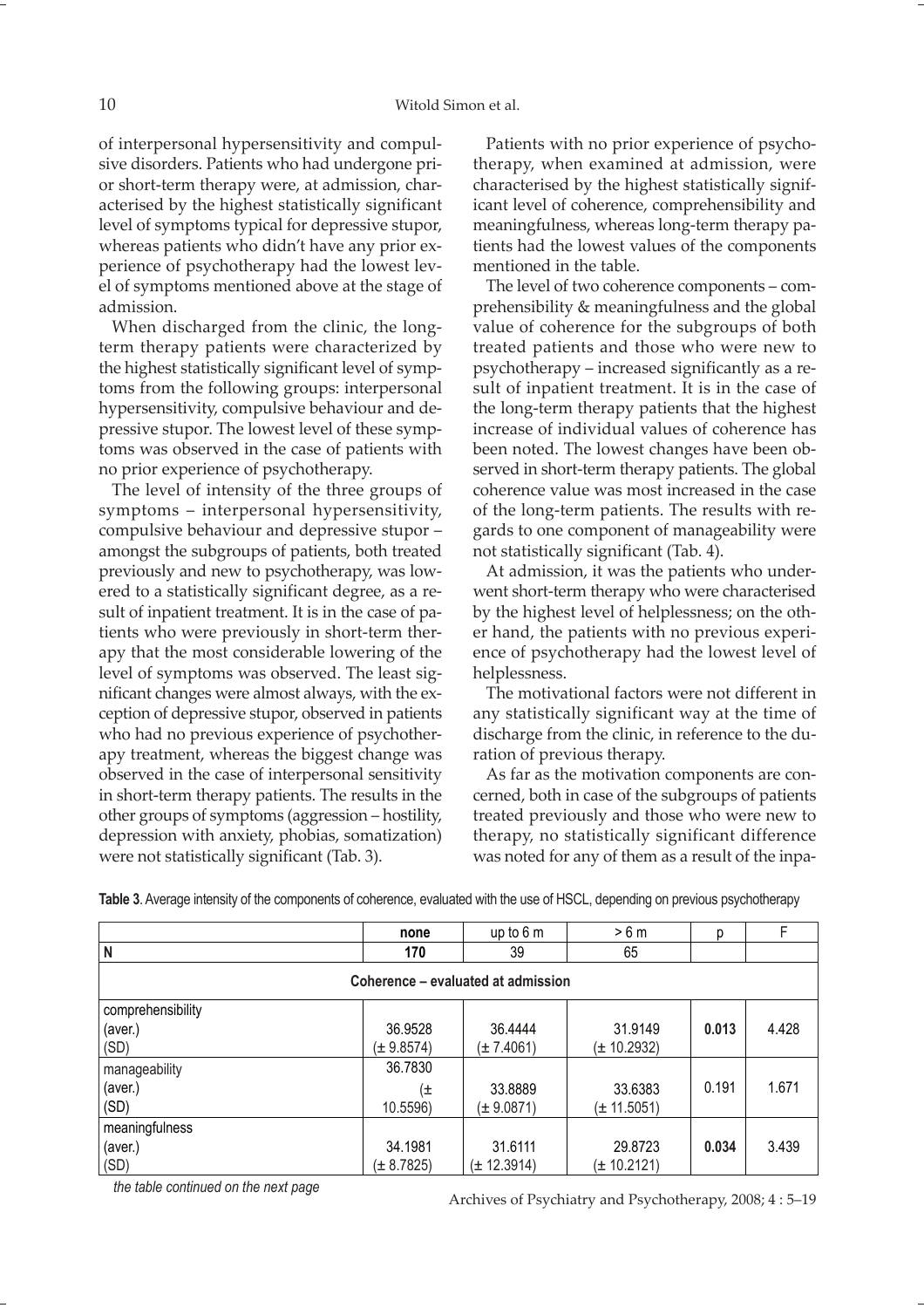| coherence                          |                 |                 |                 |       |       |  |  |  |  |
|------------------------------------|-----------------|-----------------|-----------------|-------|-------|--|--|--|--|
| (aver.)                            | 107.9340        | 101.9444        | 95.4255         | 0.028 | 3.667 |  |  |  |  |
| (SD)                               | (± 25.6271)     | (± 26.0395)     | (± 28.7135)     |       |       |  |  |  |  |
| Coherence - evaluated at discharge |                 |                 |                 |       |       |  |  |  |  |
| comprehensibility                  |                 |                 |                 |       |       |  |  |  |  |
| (aver.)                            | 39.6729         | 37.8333         | 35.7708         | 0.036 | 3.383 |  |  |  |  |
| (SD)                               | $(\pm 8.4950)$  | $(\pm 7.8159)$  | $(\pm 9.3972)$  |       |       |  |  |  |  |
| manageability                      |                 |                 |                 |       |       |  |  |  |  |
| (aver.)                            | 38.9252         | 37.5000         | 35.3958         | 0.090 | 2.443 |  |  |  |  |
| (SD)                               | $(\pm 8.7175)$  | $(\pm 8.8733)$  | $(\pm 10.3466)$ |       |       |  |  |  |  |
| meaningfulness                     |                 |                 |                 |       |       |  |  |  |  |
| (aver.)                            | 36.9813         | 33.8333         | 32.7292         | 0.018 | 4.124 |  |  |  |  |
| (SD)                               | $(\pm 7.9775)$  | $(\pm 10.2340)$ | $(\pm 10.2495)$ |       |       |  |  |  |  |
| coherence                          |                 |                 |                 |       |       |  |  |  |  |
| (aver.)                            | 115.5794        | 109.1667        | 103.8958        | 0.018 | 4.124 |  |  |  |  |
| (SD)                               | $(\pm 21.9880)$ | $(\pm 24.2396)$ | $(\pm 27.1319)$ |       |       |  |  |  |  |

(SD) – standard deviation; F – test value; p – refers to differences between all subgroups Statistically significant values have been marked in bold

| Table 4. Average intensity of motivational factors, evaluated with the use of HSCL, depending on previous psychotherapy |  |  |  |  |  |  |
|-------------------------------------------------------------------------------------------------------------------------|--|--|--|--|--|--|
|-------------------------------------------------------------------------------------------------------------------------|--|--|--|--|--|--|

|                                     | none           | up to 6 m                           | > 6 m          | p     | $\overline{F}$ |  |  |  |  |
|-------------------------------------|----------------|-------------------------------------|----------------|-------|----------------|--|--|--|--|
| $\overline{N}$                      | 170            | 39                                  | 65             |       |                |  |  |  |  |
| Motivation - evaluated at admission |                |                                     |                |       |                |  |  |  |  |
| active                              |                |                                     |                |       |                |  |  |  |  |
| (aver.)                             | 62.8350        | 64.5556                             | 64.4783        | 0.748 | 0.290          |  |  |  |  |
| (SD)                                | $(\pm 7.3366)$ | $(\pm 6.1090)$                      | $(\pm 8.1887)$ |       |                |  |  |  |  |
| wronged                             |                |                                     |                |       |                |  |  |  |  |
| (aver.)                             | 38.9806        | 38.4444                             | 37.5435        | 0.607 | 0.502          |  |  |  |  |
| (SD)                                | $(\pm 8.1805)$ | $(\pm 7.3742)$                      | $(\pm 8.1778)$ |       |                |  |  |  |  |
| helpless                            |                |                                     |                |       |                |  |  |  |  |
| (aver.)                             | 34.6796        | 38.1667                             | 37.5652        | 0.014 | 4.400          |  |  |  |  |
| (SD)                                | $(\pm 7.0422)$ | $(\pm 5.8536)$                      | $(\pm 5.3982)$ |       |                |  |  |  |  |
| endangered                          |                |                                     |                |       |                |  |  |  |  |
| (aver.)                             | 27.4854        | 27.5000                             | 26.9348        | 0.777 | 0.252          |  |  |  |  |
| (SD)                                | $(\pm 4.4981)$ | $(\pm 4.1338)$                      | $(\pm 4.6063)$ |       |                |  |  |  |  |
|                                     |                | Motivation - evaluated at discharge |                |       |                |  |  |  |  |
| active                              |                |                                     |                |       |                |  |  |  |  |
| (aver.)                             | 62.9904        | 66.7222                             | 64.5227        | 0.629 | 0.465          |  |  |  |  |
| (SD)                                | (± 8.9459)     | $(\pm 8.8038)$                      | $(\pm 8.2785)$ |       |                |  |  |  |  |
| <b>Being wronged</b>                |                |                                     |                |       |                |  |  |  |  |
| (aver.)                             | 37.1442        | 34.6667                             | 35.4773        | 0.365 | 1.013          |  |  |  |  |
| (SD)                                | $(\pm 8.3112)$ | $(\pm 7.1373)$                      | $(\pm 9.6436)$ |       |                |  |  |  |  |
| helpless                            |                |                                     |                |       |                |  |  |  |  |
| (aver.)                             | 34.0000        | 35.1667                             | 35.5909        | 0.325 | 1.131          |  |  |  |  |
| (SD)                                | $(\pm 6.2597)$ | $(\pm 5.2832)$                      | $(\pm 6.2629)$ |       |                |  |  |  |  |
| endangered                          |                |                                     |                |       |                |  |  |  |  |
| (aver.)                             | 26.2308        | 26.8889                             | 26.3133        | 0.850 | 0.162          |  |  |  |  |
| (SD)                                | $(\pm 4.5480)$ | $(\pm 4.9692)$                      | $(\pm 4.5325)$ |       |                |  |  |  |  |

(SD) – standard deviation; F – test value; p – refers to differences between all subgroups Statistically significant values have been marked in bold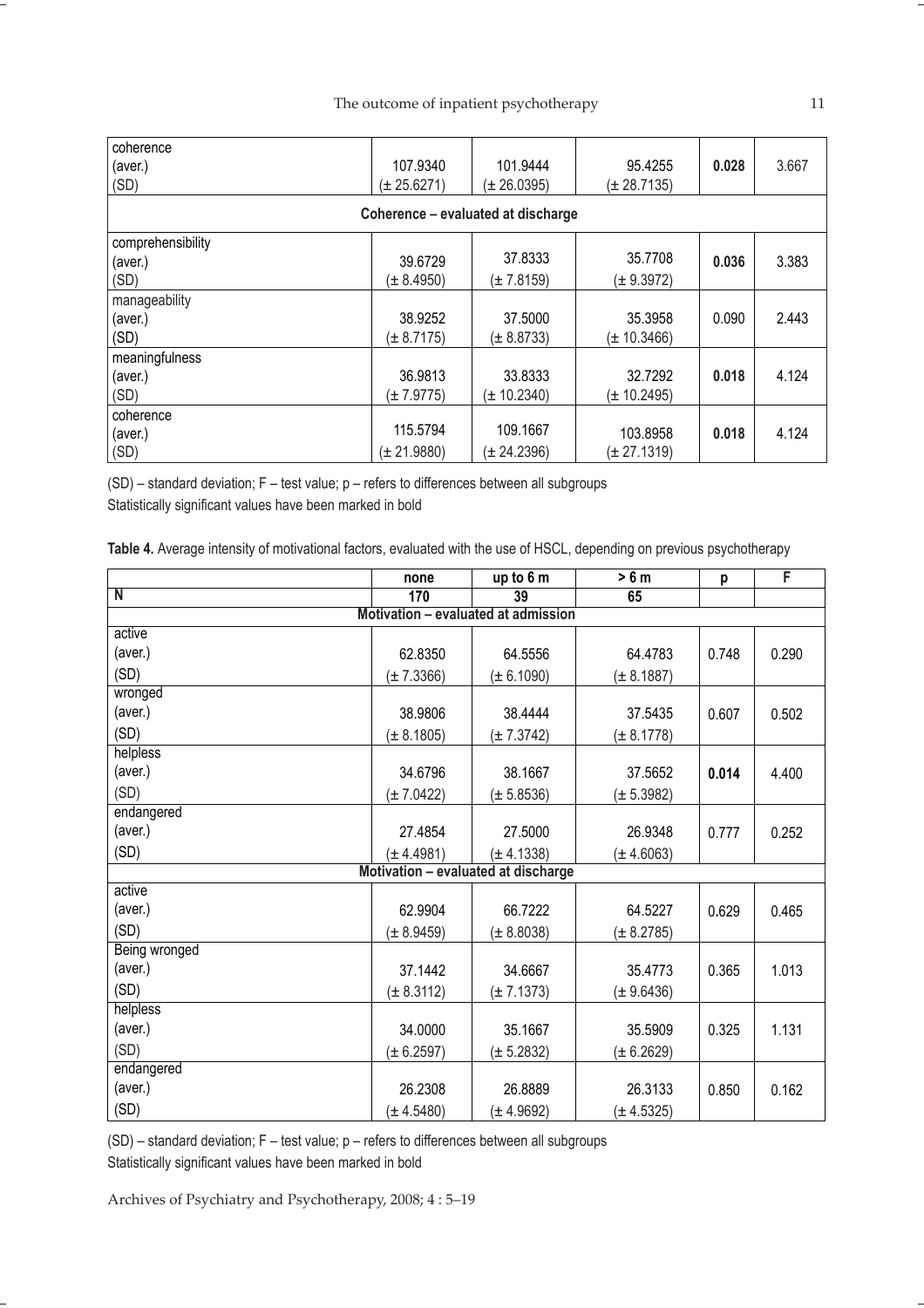tient treatment. Only helplessness was marked as a statistically significant value, but only when evaluated at admission. The results of the other three motivation items were not statistically significant (Tab. 5).

At admission, patients who had no previous experience of psychotherapy were characterized by the highest level of the following needs: succorance, counselling readiness, change and dom-

| Table 5. Average intensity of personality aspects (ACL), evaluated with the use of HSCL, depending on previous psychotherapy |  |  |  |
|------------------------------------------------------------------------------------------------------------------------------|--|--|--|
|------------------------------------------------------------------------------------------------------------------------------|--|--|--|

|                                                    |         | none          | up to 6 m     | > 6 m         | p     | F     |  |  |
|----------------------------------------------------|---------|---------------|---------------|---------------|-------|-------|--|--|
| $\mathsf{N}$                                       |         | 170           | 39            | 65            |       |       |  |  |
| Personality aspects - needs evaluated at admission |         |               |               |               |       |       |  |  |
| Communality (Com)                                  | (aver.) | 32.95         | 27.17         | 30.87         | 0.396 | 0.932 |  |  |
|                                                    | (SD)    | $(\pm 11.44)$ | $(\pm 12.35)$ | (± 14.74)     |       |       |  |  |
| Total I. adjectives checked (Nck)                  | (aver.) | 41.12         | 41.06         | 41.48         | 0.969 | 0.032 |  |  |
|                                                    | (SD)    | $(\pm 8.39)$  | $(\pm 7.35)$  | $(\pm 8.99)$  |       |       |  |  |
| I. favourable adjectives (Fav)                     | (aver.) | 35.86         | 33.33         | 32.45         | 0.227 | 1.497 |  |  |
|                                                    | (SD)    | $(\pm 11.54)$ | $(\pm 9.62)$  | $(\pm 12.50)$ |       |       |  |  |
| I. unfavourable adjectives (Ufv)                   | (aver.) | 61.06         | 64.28         | 65.32         | 0.255 | 1.376 |  |  |
|                                                    | (SD)    | $(\pm 14.10)$ | $(\pm 12.50)$ | $(\pm 18.08)$ |       |       |  |  |
| achievement (Ach)                                  | (aver.) | 40.86         | 36.17         | 36.94         | 0.052 | 3.005 |  |  |
|                                                    | (SD)    | $(\pm 10.42)$ | $(\pm 11.46)$ | (± 10.83)     |       |       |  |  |
| dominance (Dom)                                    | (aver.) | 41.91         | 34.94         | 35.64         | 0.002 | 6.394 |  |  |
|                                                    | (SD)    | $(\pm 11.17)$ | $(\pm 13.67)$ | $(\pm 10.84)$ |       |       |  |  |
| endurance (End)                                    | (aver.) | 40.72         | 38.33         | 37.09         | 0.235 | 1.426 |  |  |
|                                                    | (SD)    | $(\pm 12.36)$ | $(\pm 11.32)$ | $(\pm 12.70)$ |       |       |  |  |
| intraception (Int)                                 | (aver.) | 39.38         | 36.50         | 38.23         | 0.560 | 0.582 |  |  |
|                                                    | (SD)    | $(\pm 11.21)$ | $(\pm 9.32)$  | $(\pm 11.46)$ |       |       |  |  |
| order (Ord)                                        | (aver.) | 43.31         | 43.33         | 41.81         | 0.752 | 0.285 |  |  |
|                                                    | (SD)    | $(\pm 11.84)$ | $(\pm 10.26)$ | $(\pm 11.37)$ |       |       |  |  |
| nurturance (Nur)                                   | (aver.) | 42.08         | 43.61         | 39.15         | 0.310 | 1.178 |  |  |
|                                                    | (SD)    | $(\pm 11.96)$ | $(\pm 10.47)$ | $(\pm 14.42)$ |       |       |  |  |
| affiliation (Aff)                                  | (aver.) | 38.32         | 34.50         | 33.55         | 0.041 | 3.258 |  |  |
|                                                    | (SD)    | $(\pm 11.15)$ | $(\pm 10.41)$ | $(\pm 11.44)$ |       |       |  |  |
| heterosexuality (Het)                              | (aver.) | 38.59         | 36.67         | 32.66         | 0.006 | 5.294 |  |  |
|                                                    | (SD)    | $(\pm 9.70)$  | $(\pm 9.62)$  | $(\pm 11.72)$ |       |       |  |  |
| exhibition (Exh)                                   | (aver.) | 47.95         | 44.00         | 44.28         | 0.068 | 2.739 |  |  |
|                                                    | (SD)    | $(\pm 9.48)$  | (± 9.88)      | $(\pm 11.29)$ |       |       |  |  |
| autonomy (Aut)                                     | (aver.) | 50.55         | 49.78         | 50.53         | 0.956 | 0.045 |  |  |
|                                                    | (SD)    | (± 10.65)     | $(\pm 11.24)$ | (± 9.05)      |       |       |  |  |
| aggression(Agg)                                    | (aver.) | 51.67         | 48.83         | 49.21         | 0.383 | 0.967 |  |  |
|                                                    | (SD)    | $(\pm 11.20)$ | $(\pm 10.93)$ | (± 12.66)     |       |       |  |  |
| change (Cha)                                       | (aver.) | 45.67         | 40.06         | 42.70         | 0.023 | 3.863 |  |  |
|                                                    | (SD)    | $(\pm 8.97)$  | $(\pm 7.56)$  | $(\pm 9.65)$  |       |       |  |  |
| succourance (Suc)                                  | (aver.) | 60.92         | 69.83         | 64.11         | 0.005 | 5.507 |  |  |
|                                                    | (SD)    | (± 10.66)     | $(\pm 12.03)$ | $(\pm 11.20)$ |       |       |  |  |

*the table continued on the next page*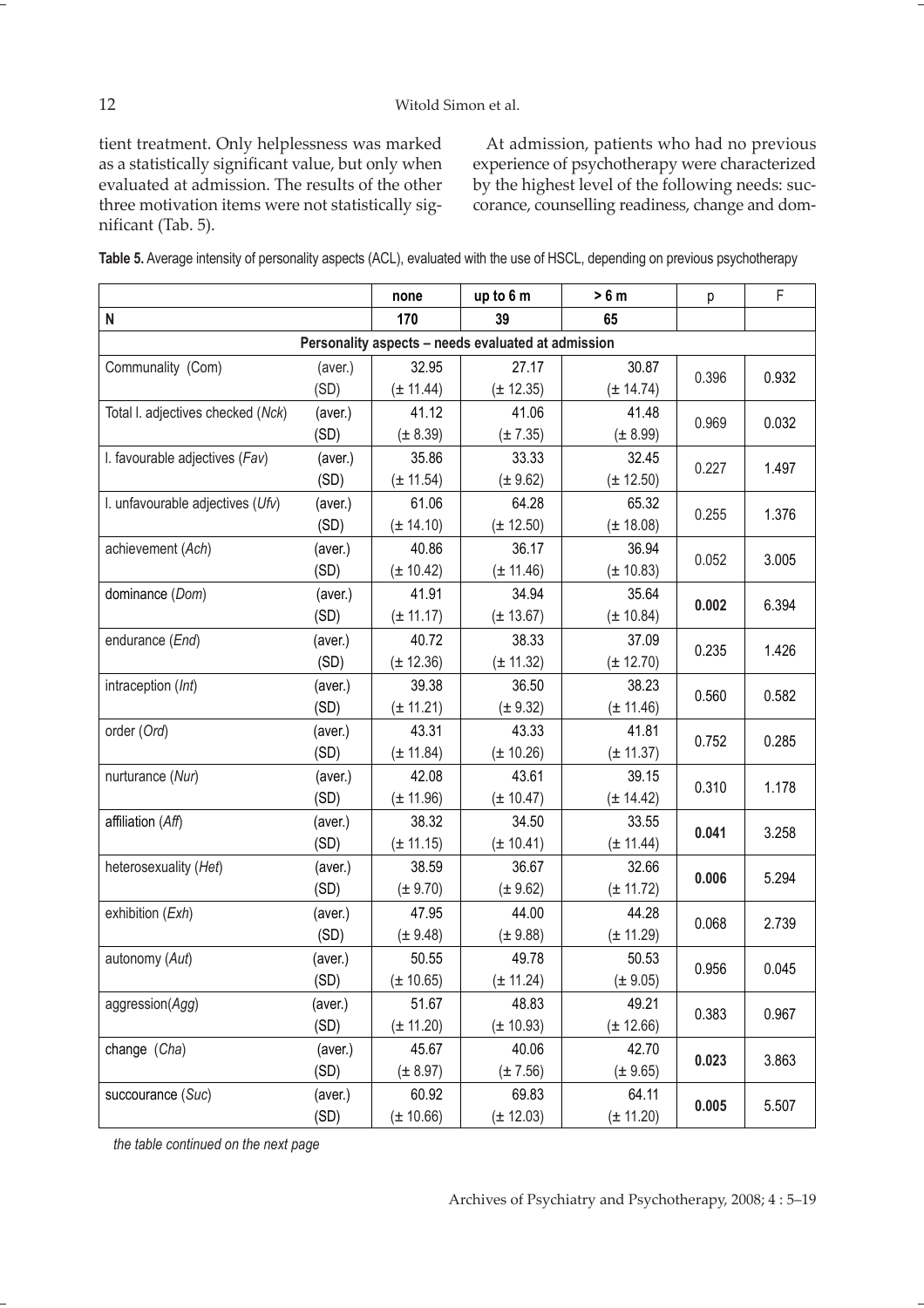| abasement (Aba)                   | (aver.)<br>(SD) | 60.01<br>$(\pm 12.92)$ | 64.44<br>$(\pm 16.80)$ | 65.57<br>(± 13.65)                                                             | 0.053 | 2.989  |
|-----------------------------------|-----------------|------------------------|------------------------|--------------------------------------------------------------------------------|-------|--------|
| deference (Def)                   | (aver.)<br>(SD) | 50.56<br>$(\pm 10.19)$ | 52.67<br>$(\pm 9.98)$  | 51.72<br>$(\pm 10.72)$                                                         | 0.651 | 0.430  |
| counselling readiness (Crs)       | (s)<br>(SD)     | 52.75<br>$(\pm 10.16)$ | 59.72<br>$(\pm 14.70)$ | 56.15<br>$(\pm 11.57)$                                                         | 0.026 | 3.735  |
| self-control (S-Cn)               | (aver.)<br>(SD) | 48.31<br>$(\pm 9.41)$  | 51.06<br>(± 8.65)      | 50.57<br>$(\pm 11.49)$                                                         | 0.318 | 1.155  |
| self-confidence (S-Cfd)           | (aver.)<br>(SD) | 40.11<br>$(\pm 11.87)$ | 31.89<br>$(\pm 12.28)$ | 33.96<br>$(\pm 12.27)$                                                         | 0.002 | 6.351  |
| personal adjustment (P-Adj)       | (aver.)<br>(SD) | 36.85<br>$(\pm 9.84)$  | 36.06<br>$(\pm 7.88)$  | 34.30<br>$(\pm 9.76)$                                                          | 0.328 | 1.122  |
| ideal self (Iss)                  | (aver.)<br>(SD) | 40.47<br>$(\pm 10.55)$ | 36.89<br>$(\pm 10.21)$ | 38.30<br>$(\pm 12.56)$                                                         | 0.319 | 1.1149 |
| creative personality (Cps)        | (aver.)<br>(SD) | 44.78<br>$(\pm 8.85)$  | 39.83<br>$(\pm 9.27)$  | 43.32<br>$(\pm 11.00)$                                                         | 0.121 | 2.136  |
| military leadership (MIs)         | (aver.)<br>(SD) | 39.49<br>$(\pm 11.22)$ | 37.44<br>$(\pm 8.83)$  | 34.32<br>$(\pm 11.29)$                                                         | 0.031 | 3.535  |
| Masculinity scale (Mas)           | (aver.)<br>(SD) | 45.16<br>$(\pm 9.59)$  | 42.56<br>$(\pm 9.95)$  | 41.72<br>$(\pm 9.41)$                                                          | 0.108 | 2.257  |
| Feminity scale (Fem)              | (aver.)<br>(SD) | 43.13<br>$(\pm 8.58)$  | 45.61<br>$(\pm 8.60)$  | 43.47<br>$(\pm 10.13)$                                                         | 0.565 | 0.574  |
|                                   |                 |                        |                        | Personality aspects - needs evaluated at the time of discharge from the clinic |       |        |
| Communality (Com)                 | (aver.)<br>(SD) | 33.47<br>$(\pm 10.58)$ | 29.71<br>$(\pm 14.42)$ | 28.73<br>$(\pm 12.33)$                                                         | 0.059 | 2.880  |
| Total I. adjectives checked (Nck) | (aver.)<br>(SD) | 41.76<br>$(\pm 10.39)$ | 42.76<br>$(\pm 9.79)$  | 43.38<br>$(\pm 9.47)$                                                          | 0.663 | 0.413  |
| I. favourable adjectives (Fav)    | (aver.)<br>(SD) | 38.65<br>$(\pm 10.03)$ | 34.59<br>$(\pm 14.08)$ | 33.04<br>$(\pm 11.04)$                                                         | 0.013 | 4.454  |
| I. unfavourable adjectives (Ufv)  | (aver.)<br>(SD) | 59.72<br>$(\pm 13.91)$ | 66.35<br>$(\pm 17.26)$ | 63.89<br>$(\pm 15.53)$                                                         | 0.114 | 2.202  |
| achievement (Ach)                 | (aver.)<br>(SD) | 43.09<br>(± 8.66)      | 38.59<br>$(\pm 11.75)$ | 39.76<br>$(\pm 11.49)$                                                         | 0.073 | 2.666  |
| dominance (Dom)                   | (aver.)<br>(SD) | 44.00<br>$(\pm 9.97)$  | 38.53<br>$(\pm 14.76)$ | 39.44<br>$(\pm 11.34)$                                                         | 0.028 | 3.673  |
| endurance (End)                   | (aver.)<br>(SD) | 43.59<br>$(\pm 11.21)$ | 38.71<br>$(\pm 14.84)$ | 40.40<br>$(\pm 11.67)$                                                         | 0.146 | 1.949  |
| intraception (Int)                | (aver.)<br>(SD) | 40.59<br>$(\pm 10.54)$ | 36.53<br>$(\pm 12.26)$ | 37.56<br>$(\pm 10.55)$                                                         | 0.159 | 1.859  |
| order (Ord)                       | (aver.)<br>(SD) | 46.18<br>$(\pm 10.28)$ | 41.94<br>$(\pm 11.08)$ | 43.42<br>$(\pm 9.77)$                                                          | 0.149 | 1.930  |
| nurturance (Nur)                  | (aver.)<br>(SD) | 42.28<br>$(\pm 10.71)$ | 39.47<br>$(\pm 11.74)$ | 38.91<br>$(\pm 12.68)$                                                         | 0.224 | 1.512  |
| affiliation (Aff)                 | (aver.)<br>(SD) | 40.89<br>$(\pm 10.94)$ | 37.41<br>(± 16.14)     | 34.89<br>$(\pm 11.94)$                                                         | 0.019 | 4.049  |

*the table continued on the next page*

-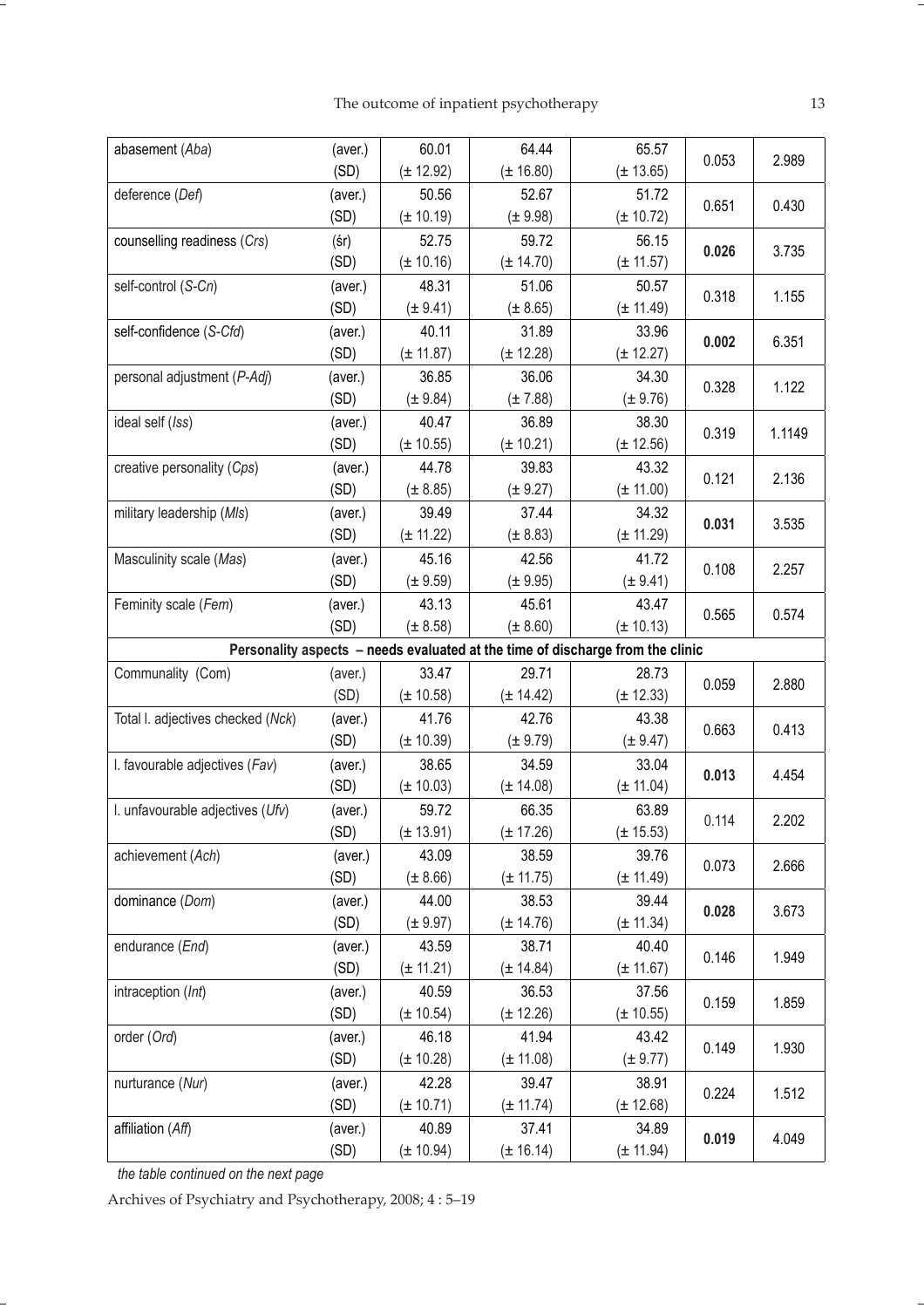14 Witold Simon et al.

| heterosexuality (Het)       | (aver.) | 41.79         | 38.29         | 35.44         | 0.006 | 5.212 |
|-----------------------------|---------|---------------|---------------|---------------|-------|-------|
|                             | (SD)    | $(\pm 10.31)$ | $(\pm 10.66)$ | $(\pm 12.55)$ |       |       |
| exhibition (Exh)            | (aver.) | 49.33         | 47.12         | 47.40         | 0.483 | 0.732 |
|                             | (SD)    | $(\pm 9.94)$  | $(\pm 9.78)$  | $(\pm 10.99)$ |       |       |
| autonomy (Aut)              | (aver.) | 52.14         | 51.41         | 51.89         | 0.954 | 0.047 |
|                             | (SD)    | $(\pm 9.53)$  | $(\pm 7.98)$  | $(\pm 9.47)$  |       |       |
| aggression(Agg)             | (aver.) | 52.38         | 51.00         | 51.51         | 0.828 | 0.189 |
|                             | (SD)    | $(\pm 11.01)$ | (± 8.65)      | $(\pm 9.78)$  |       |       |
| change (Cha)                | (aver.) | 44.53         | 44.35         | 43.07         | 0.605 | 0.504 |
|                             | (SD)    | $(\pm 7.84)$  | (± 9.25)      | $(\pm 8.37)$  |       |       |
| succourance (Suc)           | (aver.) | 58.38         | 65.59         | 61.11         | 0.044 | 3.185 |
|                             | (SD)    | $(\pm 11.15)$ | $(\pm 13.19)$ | $(\pm 11.52)$ |       |       |
| abasement (Aba)             | (aver.) | 56.05         | 61.40         | 61.05         | 0.039 | 3.315 |
|                             | (SD)    | $(\pm 11.46)$ | $(\pm 14.08)$ | $(\pm 13.30)$ |       |       |
| deference (Def)             | (aver.) | 48.52         | 50.41         | 49.51         | 0.659 | 0.417 |
|                             | (SD)    | $(\pm 9.21)$  | $(\pm 7.58)$  | $(\pm 9.03)$  |       |       |
| counselling readiness (Crs) | (s)     | 50.86         | 54.59         | 54.87         |       | 2.207 |
|                             | (SD)    | $(\pm 10.83)$ | $(\pm 10.83)$ | $(\pm 12.98)$ | 0.114 |       |
| self-control (S-Cn)         | (aver.) | 48.53         | 51.65         | 49.78         |       |       |
|                             | (SD)    | $(\pm 9.33)$  | $(\pm 5.93)$  | $(\pm 8.83)$  | 0.367 | 1.009 |
| self-confidence (S-Cfd)     | (aver.) | 41.40         | 35.76         | 37.84         | 0.102 | 2.312 |
|                             | (SD)    | $(\pm 10.76)$ | $(\pm 16.94)$ | $(\pm 13.18)$ |       |       |
| personal adjustment (P-Adj) | (aver.) | 39.54         | 36.76         | 35.29         | 0.048 | 3.089 |
|                             | (SD)    | $(\pm 9.81)$  | $(\pm 11.03)$ | $(\pm 9.02)$  |       |       |
| ideal self (Iss)            | (aver.) | 44.61         | 41.35         | 41.93         | 0.276 | 1.297 |
|                             | (SD)    | $(\pm 10.59)$ | $(\pm 12.00)$ | $(\pm 11.13)$ |       |       |
| creative personality (Cps)  | (aver.) | 47.47         | 43.88         | 45.20         | 0.241 | 1.438 |
|                             | (SD)    | $(\pm 9.36)$  | (± 9.92)      | (± 10.98)     |       |       |
| military leadership (MIs)   | (aver.) | 40.55         | 37.18         | 35.87         | 0.016 | 4.276 |
|                             | (SD)    | $(\pm 8.79)$  | $(\pm 11.49)$ | $(\pm 9.19)$  |       |       |
| Masculinity scale (Mas)     | (aver.) | 46.04         | 43.00         | 43.38         | 0.169 | 1.799 |
|                             | (SD)    | (± 8.33)      | $(\pm 10.06)$ | $(\pm 9.87)$  |       |       |
| Feminity scale (Fem)        | (aver.) | 44.55         | 42.94         | 41.60         | 0.229 |       |
|                             | (SD)    | $(\pm 8.82)$  | (± 9.32)      | $(\pm 11.16)$ |       | 1.487 |

(SD) – standard deviation; F – test value; p – refers to differences between all subgroups Statistically significant values have been marked in bold.

inance. The group of short-term therapy patients was characterized by the highest value of succourance, counselling and change. The patients who underwent long-term therapy had analogous results.

When examined at discharge from the clinic, patients from all three subgroups (no previous psychotherapy, short-term therapy, long-term therapy) were characterised by a high level of succorance, abasement and dominance.

Regarding the personality aspects evaluated with the ACL test at admission and immediately prior to discharge from the clinic, five reached statistically significant values in the case of patients treated previously and those new to psychotherapy: dominance, affiliation, succorance, military leadership and heterosexuality. The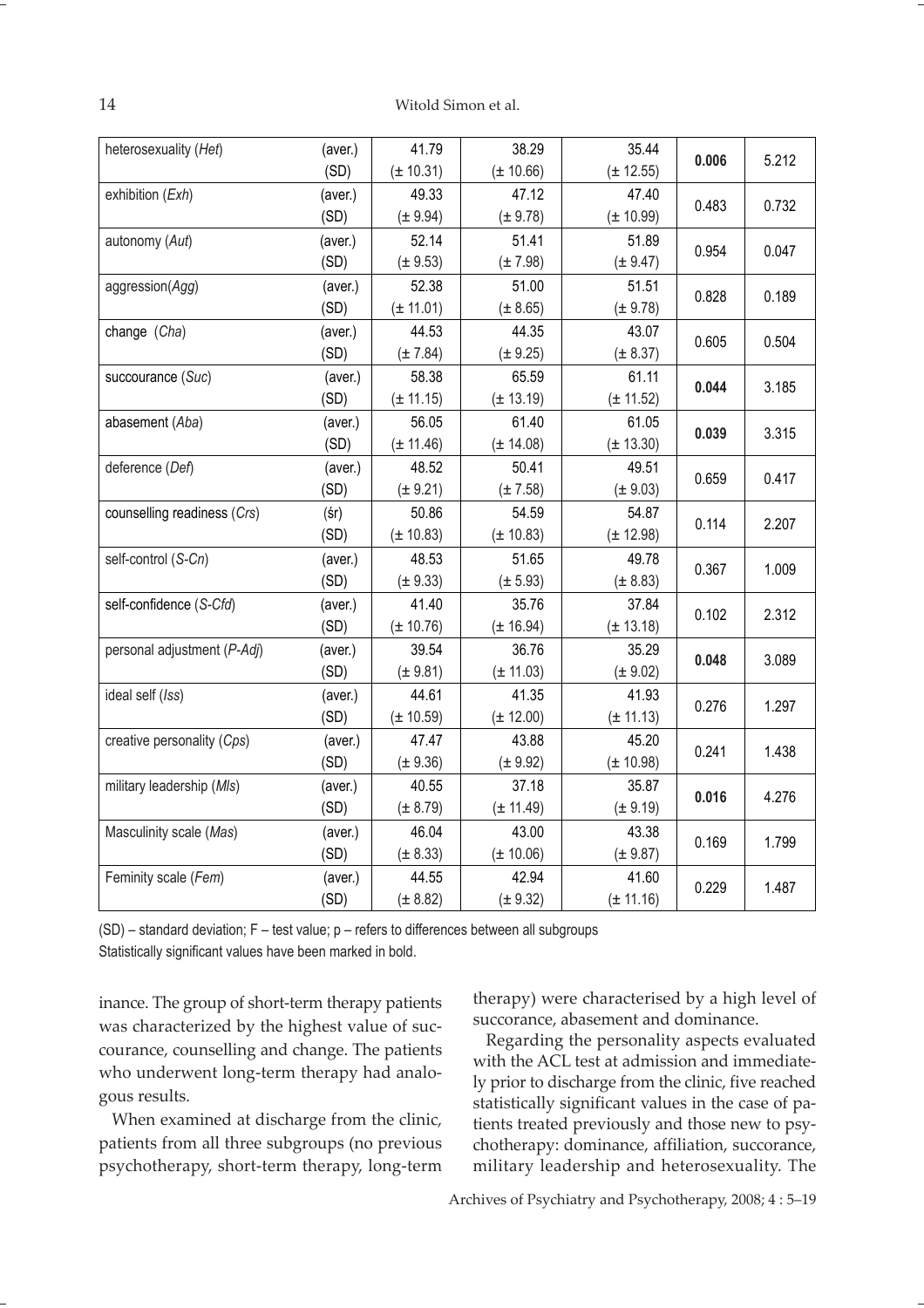sixth need, which was considerably higher at discharge than at admission, was abasement, as it was very close to the level of statistical relevance (0.053).

The patients with no previous experience of psychotherapy were characterized by the highest increase in the need for heterosexual contacts and affiliation, and the biggest decrease in abasement.

The short-term therapy patients were characterized by the highest increase in the need to dominate and affiliate and the biggest decrease in succorance, whereas in case of the group of patients who previously used long-term therapy, the highest increase was observed in dominance and the lowest drop was in abasement.

The largest difference between the admission and discharge values was noted in case of succorance in the short-term therapy patients and the drop in the need for abasement in the group of long-term therapy patients.

#### **DISCUSSION AND CONCLUSIONS**

The duration of previous psychotherapy differentiates the values of individual variables (groups of symptoms, components of coherence, motivation factors, personality aspects), both at the time of admission to inpatient psychotherapy treatment and at the time of discharge from the clinic. These results point out the fact that undergoing intensive inpatient treatment does not interfere with the effect of the duration of previous psychotherapy on the end results of inpatient treatment. The only variable independent of the duration of previous psychotherapy at the time of discharge from the clinic was the motivation to undertake psychotherapy; this result is also reflected in other research, which shows a much higher role of motivation at the beginning of treatment than at the end of it [45, 46, 47].

The group of patients who had no previous experience of psychotherapy is characterized by surprisingly high values of coherence and low levels of symptoms. The relatively high level of coherence components means that these persons cope better in stressful situations, perceiving any stimuli as motivating for action instead of as destructive stressors [33]. Such results were expected in case of the patients who

had used psychotherapy previously, especially long-term patients. Perhaps the treatment in the clinic is mostly undertaken by patients who had tried long-term outpatient treatment, had experienced pressure from symptoms and had an unfavourable combination of personality traits, and finally decided to take things further when no satisfactory results were obtained in ambulatory therapy. If so, than the persons with no previous experience of therapy were sure to perceive the world as comprehensible, controllable and meaningful and so needed no treatment.

Patients who used short-term therapy prior to the admission to the Clinic of Neurotic Disorders were characterized by the highest value of helplessness, which was regarded as a predictor of considerable change in symptoms [35]. It is worth remembering that chronic neurotic disorders are understood as reactions to helplessness towards the requirements imposed by circumstances [48]. The helplessness factor seems to play a particularly significant role in making a decision about treatment; patients often feel that they are caught in a vicious circle of growing and overlapping problems and symptoms, which they cannot escape or cope with [20]. The feeling of helplessness is also closely related to the level of symptoms at various stages of treatment [49]. It is the dysthymic patients with neurotic personalities, long-term situational anxiety and very high emotional hypersensitivity who usually decide to commence treatment in the Clinic of Neurotic Disorders. [35]. Such patients are usually distinguished by high levels of helplessness. The strong impact of the helplessness factor on the level of symptoms may be the result of the effect of helplessness on unresolved inner motivational conflicts [50] and submission to the external sources of control, which is a frequent occurrence before undertaking psychotherapy [29]. It is probable that previous psychotherapy has additionally increased the patients' awareness of their own limitations [21, 49].

Exactly the opposite phenomenon has been observed in case of the patients who have no previous experience of psychotherapy and who have the lowest helplessness factor. These people had no opportunity to confront and realize their beliefs with regards to their own resources or difficulties they experience.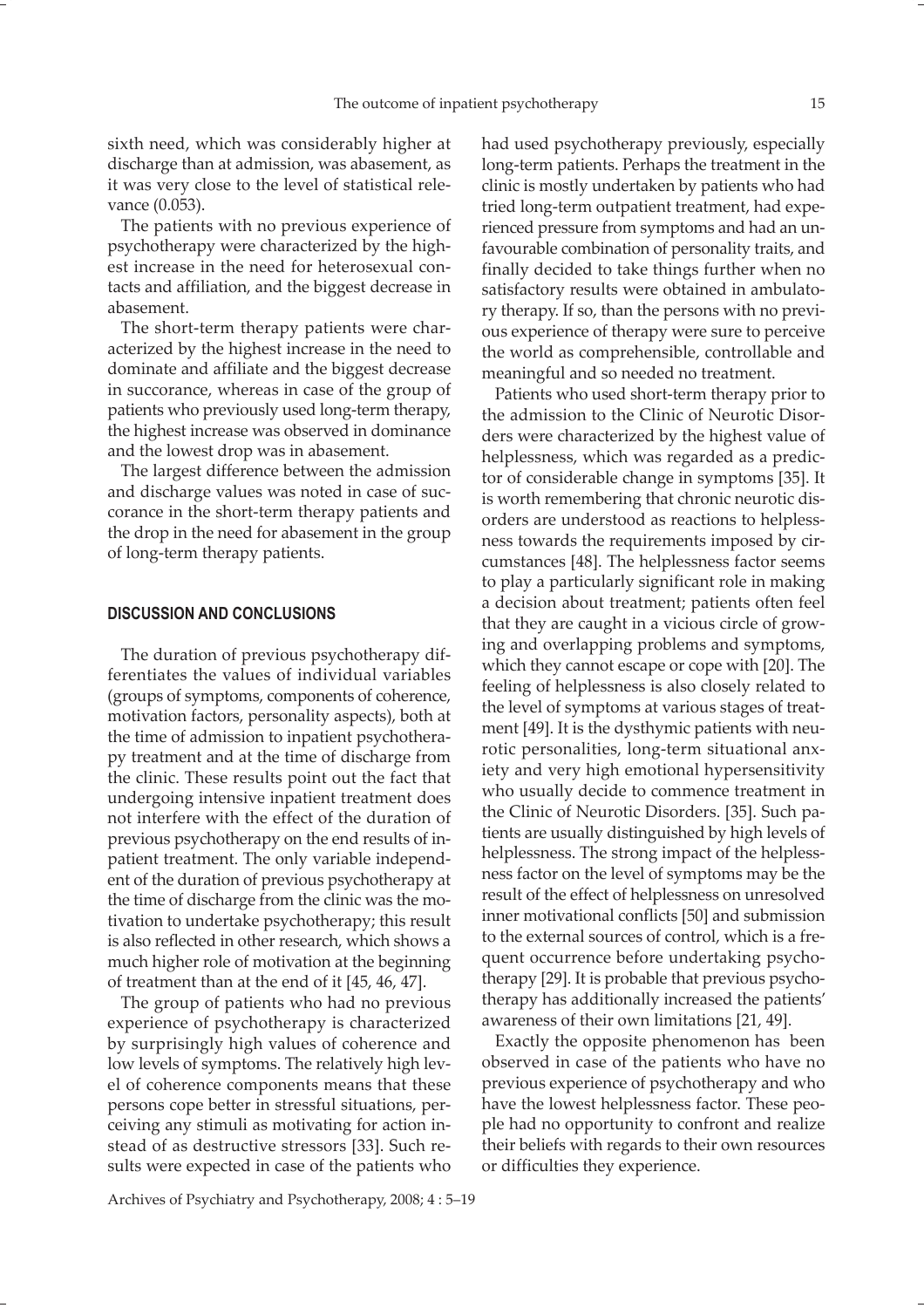In the case of patients previously treated in short-term therapy, it is the individual groups of symptoms that have been relatively weakened. This situation can be explained by the fact that short-term therapy usually concentrates on reducing the intensity of symptoms much more than long-term therapy [48]. The least significant changes have been observed in case of the patients who had never been in therapy, which confirms the thesis that although spontaneous remission brings relief of symptoms, it is seldom to the same degree as treatment by psychotherapy may bring [9, 10]. The biggest drop in the level of symptoms during the treatment in the Clinic of Neurotic Disorders has been observed in interpersonal hypersensitivity in case of the patients previously treated in short-term therapy, which is explained in terms of the favourable impact of a high amount of social interactions. This kind of intervention had a lesser impact on the patients after long-term therapy, which is perhaps related to the periodic worsening of symptoms during long-term treatment. Patients without previous psychotherapy do not experience this kind of edification when awaiting treatment, and so their level of interpersonal hypersensitivity is reduced to a lesser degree.

A practical conclusion drawn from this research is that it may be advantageous for a patient to undertake short-term therapy in ambulatory conditions first, and only then approach the inpatient treatment. Some forms of ambulatory therapy, i.e. short-term behavioural-cognitive therapy, are considered to be a particularly effective introduction to an intensive eclectic therapy conducted in an inpatient clinic [51].

A group of patients who had previously undergone short-term therapy was characterized, in terms of the personality aspects evaluated with ACL, with the highest increase in affiliation and highest drop in the case of succorance. The need for affiliation, related to the search for and maintenance of personal relations may, in the case of a patient whose main motivation to look for treatment is a feeling of helplessness, be particularly relevant. The need to affiliate is particularly met through the social interactions offered in the clinic, the goal of which is to assist the patient in feeling good in social situations and help him or her to adapt to the changing requirements of group processes. It seems

that the previous participation of a patient in short-term therapy may have contributed to the corrective experience of therapy. It is the level of activity in group therapy that is dictated by the need to affiliate [44]. It seems that the need for shared experiences with other people, the support received from them, the aim for success and, through all these factors, the increase in one's own adaptation and the ability to make one's own self-image real, are the most actionstimulating.

The biggest increase in the sphere of dominance has been observed in the patients previously treated in long-term therapy. The change in the need to dominate means that the patients cope better with disapproval and find it easier to take the role of a leader in a group or community.

It is also worth noting that the trends observed within the dynamics of personality aspects testify to desirable changes in the patient's personality: increase of autonomy and reduction of dependence. This remark also refers to the reduction of all groups of symptoms, an increase in value of component coherences and the reduction of the feeling of helplessness to the benefit of an increased level of activity [20].

The conclusions drawn in respect to the patients treated previously in long-term psychotherapy seem most interesting. It seems that the highest level of symptoms from the interpersonal hypersensitivity group may be related to the relevance of the phenomena of transference and tension resulting from working out an insight, still within the previous therapy. The highest level of compulsive behaviour in this group of patients may be explained in terms of the fact that these symptoms are particularly resistant to psychotherapy (especially when not supported pharmacologically, and so people with this type of symptom may require long-term treatment and are usually referred for it [8]). Other research confirms that the intensity of compulsive behaviour, even in long-term psychotherapy, may slowly and gradually subside [49, 52].

The lowest value revealed for the feeling of being comprehended in the group of people with previous long-term treatment may be explained by the suspicion that perhaps people with more severe disorders are particularly involved in long-term therapy, especially in respect of their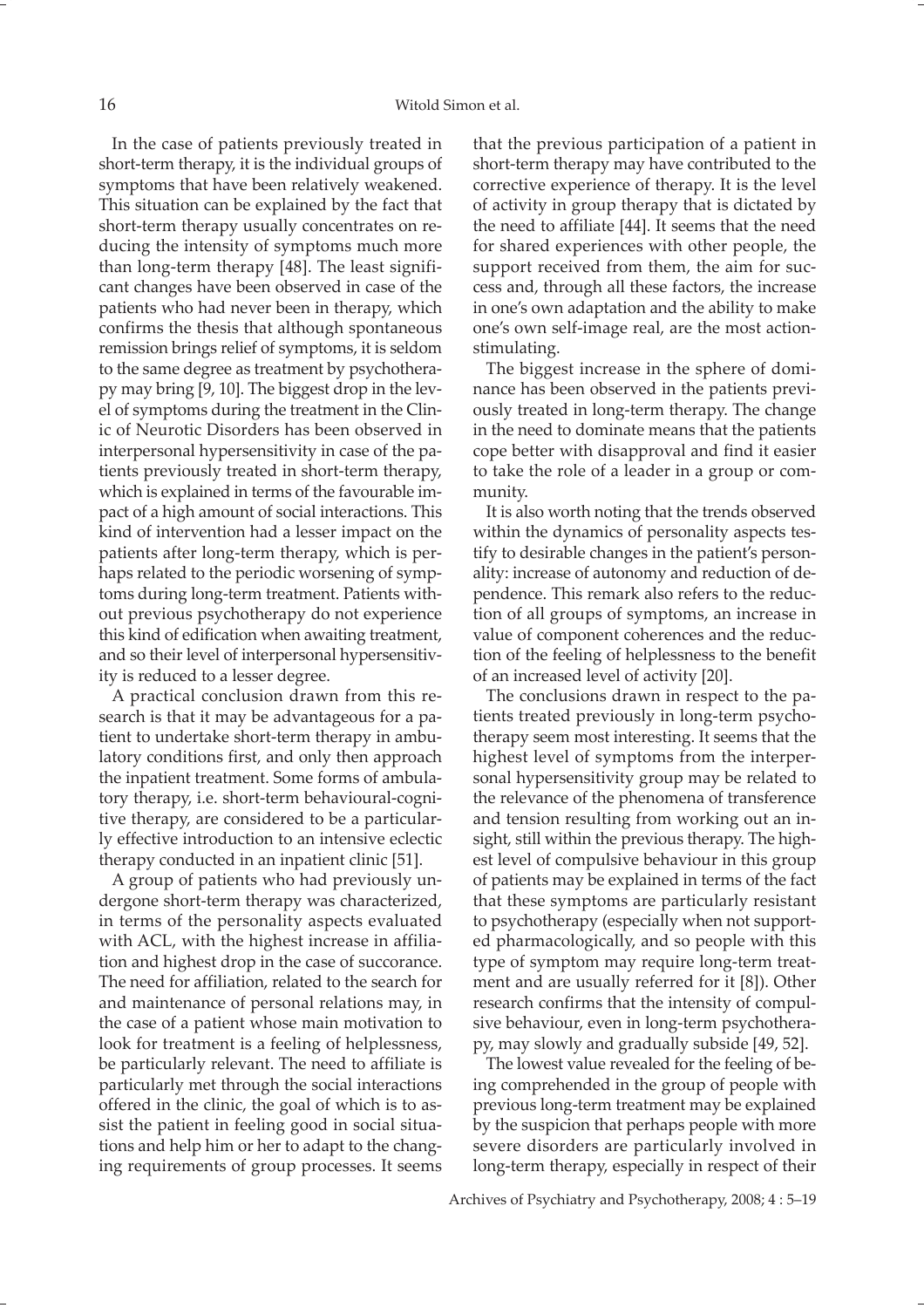On the other hand, the values of each component of coherence increase to a relatively high degree as a result of long-term therapy. Coherence perceived as a personality feature is therefore more receptive of long-term psychotherapy, which remains in compliance with Antonovsky's theory of salutogenesis [28], which states that coherence may only change under the influence of crucially essential and relatively long-term events. It is also worth noting that the increase in the coherence value may be interpreted as beneficial to personality integration, because each component of coherence correlates negatively with the intensity of symptoms [28, 54], especially depressive stupor, depression with anxiety and interpersonal hypersensitivity [33]. It is even more advantageous if understood in a way that strong coherence means the ability to evaluate reality correctly, to cope independently or to be ready to actively seek help [23]. People with strong feelings of coherence perceive events as challenges, can distance themselves emotionally from problems and avoid feelings of guilt. In stressful situations, they are conscious of their emotions and concentrate on the task at hand, rather than receive stimuli as destructive stressors, which altogether creates a solid motivational base and releases the coping mechanisms to much higher degree [33].

It is certainly worth considering that the results of this research point out the fact that longterm therapy, although it should concentrate on reducing personality deficits, has in some cases a lesser impact on personality aspects expressed in needs than short-term therapy. Perhaps some of our respondents, who were previously in longterm therapy, were awaiting admission to the clinic, and so it is probable that they somehow delayed the decision of involvement and reaching an insight.

This research does not confirm the results achieved by Kopta et al. [8], who concluded that more psychotherapy (more sessions) corresponds to more sizeable and durable improvement. Also Lambert and Ogles [55] attempted to prove that after 20 sessions one may observe on average a 50% quotient of satisfactory improvement, which increases to 75% after 50 sessions. Perhaps the number of sessions required to observe improvement is mostly dependent on the selection criteria used to admit patients to psychotherapy. For example, Lambert and Ogles postulated that people in acute stress reach 50% improvement of symptoms after 10 sessions, those in chronic stress after 14 sessions and those with personality disorders after 52 sessions. The authors of this research are of the opinion that the question of the number of sessions required for improvement remains open, especially since both Kopta at el. and Lambert and Ogles have not taken the duration of previous therapy into the account.

Obviously, one must not define the intensity of treatment by the number of sessions or duration of therapy, a fact emphasized, amongst others, by Aleksandrowicz [4, 48] who observed that the same results have been obtained by outpatients taking advantage of ambulatory treatment (25 hours) and inpatients who had six times more treatment (150 hours) in the day ward. His suspicion is that the results of psychotherapy depend to a larger degree on the intensity of the therapeutic process than the number of sessions. Aleksandrowicz thinks that short-term therapy results merely in a temporary improvement of symptoms. Moreover, 25 sessions can merely tackle the existing personality structure and in 25% of patients they increase the degree of disintegration. Also, other researchers [56] prove that 75% of real, objective improvement (not just an improvement of how one feels) is achieved in up to 6 months, more or less up to the 26th weekly session, and then it increases once therapy is extended to 104 sessions. Perhaps the fact that after the initial fast improvement of symptoms, patients in long-term therapy feel less dynamic progress and even a temporary worsening of symptoms, which results in a lower subjective evaluation.

Our results are different from the results of the research mentioned at the beginning of this paper by Hamburg et al. [15], Klein [16] and Mc-Nair at al. [17], who have attempted to prove that prior psychotherapy has no relevant impact on the current treatment. It is worth emphasizing that these authors evaluated the effective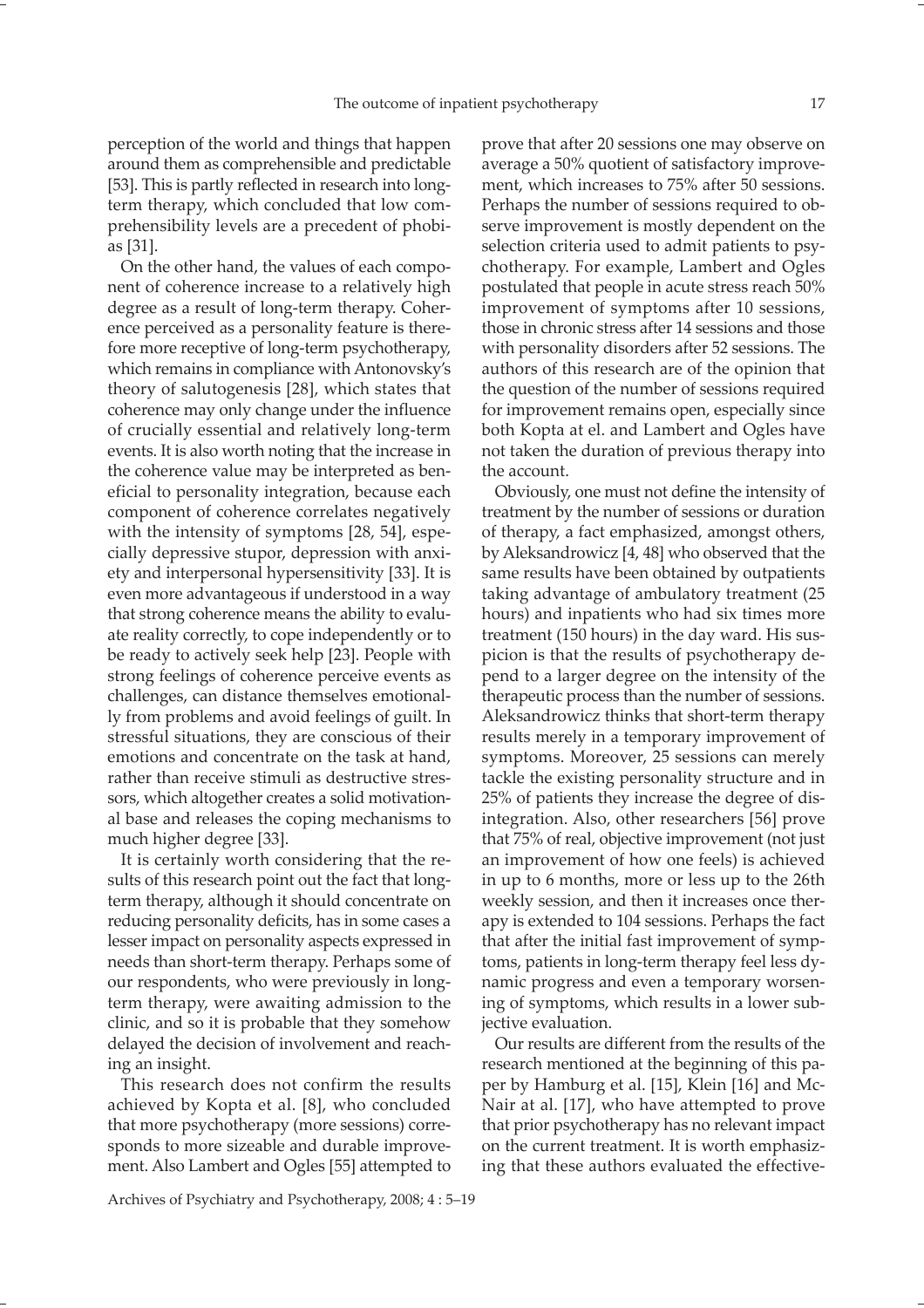ness of previous psychotherapy, based on the relations of therapists undertaking the next therapy and omitting the evaluation by the patients. The authors of this research are of the opinion that such procedure for obtaining data may have failed to fully reflect the changes felt by the patients, and essentially disable the far reaching conclusions on the effect of previous psychotherapy on the effect of current treatment.

Taking into account just one variable pertaining to previous psychotherapy, i.e. its duration, and considering the data from the questionnaires filled in by patients independently (a patient may have had difficulties in evaluating the real duration of earlier psychotherapy) has been a definite limitation of this work. Further work is intended in this area, taking into consideration other conditions of previous therapy such as: the therapist's education and the theoretical basis of the psychotherapy. These restrictions do not however negate the proposition that in forecasting the results of psychotherapy it is necessary to take into account, among other factors, the duration of the previous treatment.

## **REFERENCES**

- 1. Luborsky L, Auerbach AH, Chandler M, Cohen J. Factors influencing the outcome of psychotherapy: a review of quantitative research. Psychol. Bull. 1971; 3: 145–161.
- 2. Malan DH, Osimo F. Psychotherapy, training and outcome in brief psychotherapy. London: Butterworth-Heinemann; 1992.
- 3. Lambert MJ, Bergin AE. The effectiveness of psychotherapy. W: Bergin AE, Garfield SL, red. Handbook of psychotherapy and behaviour change. New York: Wiley; 1994. p. 35–62.
- 4. Aleksandrowicz JW, Kowalczyk E. Ocena skuteczności terapii nerwic. Psychoter. 1984; 51: 15–28.
- 5. Huibers MJ, Beurskens AJ, Bleijenberg G. The effectiveness of psychosocial interventions delivered by general practitioners. Cochrane database [electronic resource] 2003; 2, 483–494, http://www.cochrane.org/reviews/en/ ab003494.html
- 6. Sibbald B, Addington-Hall J, Brenneman D, Obe PF. The role of counsellors in general practice. A qualitative study. Royal Coll. Gen. Pract. 1996; 74: 1–19.
- 7. Meredith LS, Mazel RM. Counseling for depression by primary care providers. Int. J. Psychiatry Med. 2000; 30: 343–365.
- 8. Kopta S, Howard KI, Lowry JL, Beutler LE. Patterns of symptomatic recovery in psychotherapy. J. Consult. Clin. Psychol. 1994; 62: 1009–1016.
- 9. Kratochvil S. Psychoterapia. Warszawa: PWN; 1980.
- 10. Czabała CJ. Czynniki leczące w psychoterapii. Warszawa: PWN; 1997.
- 11. Mc Neilly CL, Howard KI. The effects of psychotherapy: A reevaluation based on dosaged. Psychother. Res. 1991; 1: 74–78.
- 12. Sifneos PE. Criteria for psychotherapeutic outcome. Psychother. Psychosom. 1975; 26: 49–58.
- 13. Strupp HH. The outcome problem in psychotherapy revisited. Psychother. 1963; 1: 1–13.
- 14. Grawe K. Agents of change in the processes of psychotherapy. Wykład wygłoszony podczas 18th World Congress of Psychotherapy, Trondheim, Norway, 14–18.08.2002. Wykład w posiadaniu autora.
- 15. Hamburg DA, Bibring GL, Fisher C, Stanton AH, Wallerstein RS, Wienstock HI, Haggard E. Report of ad hoc committee on central fact-gathering data of the American Psychoanalytic Association. J. Am. Psychoanal. Assoc. 1967; 15: 841–861.
- 16. Klein H. A study of change occuring in patients during and after psychoanalytic treatment. W: Hoch P., Zubin J, red. Current approaches to psychoanalysis. New York: Grune & Stratton 1960.
- 17. McNair DM, Lorr M, Young HH, Roth I, Boyd RWA. A threeyear follow-up of psychotherapy patients. J. Clin. Psychol. 1964; 20: 258–264.
- 18. Sala P. Zmiana obrazu siebie jako jeden z efektów leczenia chorych z rozpoznaniem anoreksji i bulimii psychicznej w procesie intensywnej krótkoterminowej psychoterapii o orientacji poznawczo-behawioralno-społecznej w Klinice Nerwic. Niepublikowana praca doktorska. Warszawa: IPiN; 2005.
- 19. Simon W, Siwiak-Kobayashi M. Activity versus helplessness (motivational factors) and the psychotherapeutic change. Doniesienie wygłoszone na European Congress for Psychotherapy, Amsterdam, 26.11.2004. Wykład w posiadaniu autora.
- 20. Simon W. Motywacja do psychoterapii jako czynnik wpływający na wyniki leczenia psychoterapią behawioralnopoznawczo-społeczną w Klinice Nerwic. Niepublikowana praca doktorska. Warszawa: IPiN; 2004.
- 21. Simon W, Marchewka D, Sala P. Motywacja a psychoterapia. Psychoter. 2002; 4: 5–22.
- 22. Derogatis L. SCL-90-R administration, scoring and procedures manual – II for the R (revised) version. Second edition. Clinical Psychometric Research, Towson, MD 21204; 1992.
- 23. Siwiak-Kobayashi M. Cognition and emotion. Oxford: BP Books; 1994.
- 24. Farnsworth J, Hess J, Lambert M. A review of outcome measurement practices in the Journal of Consulting and Clinical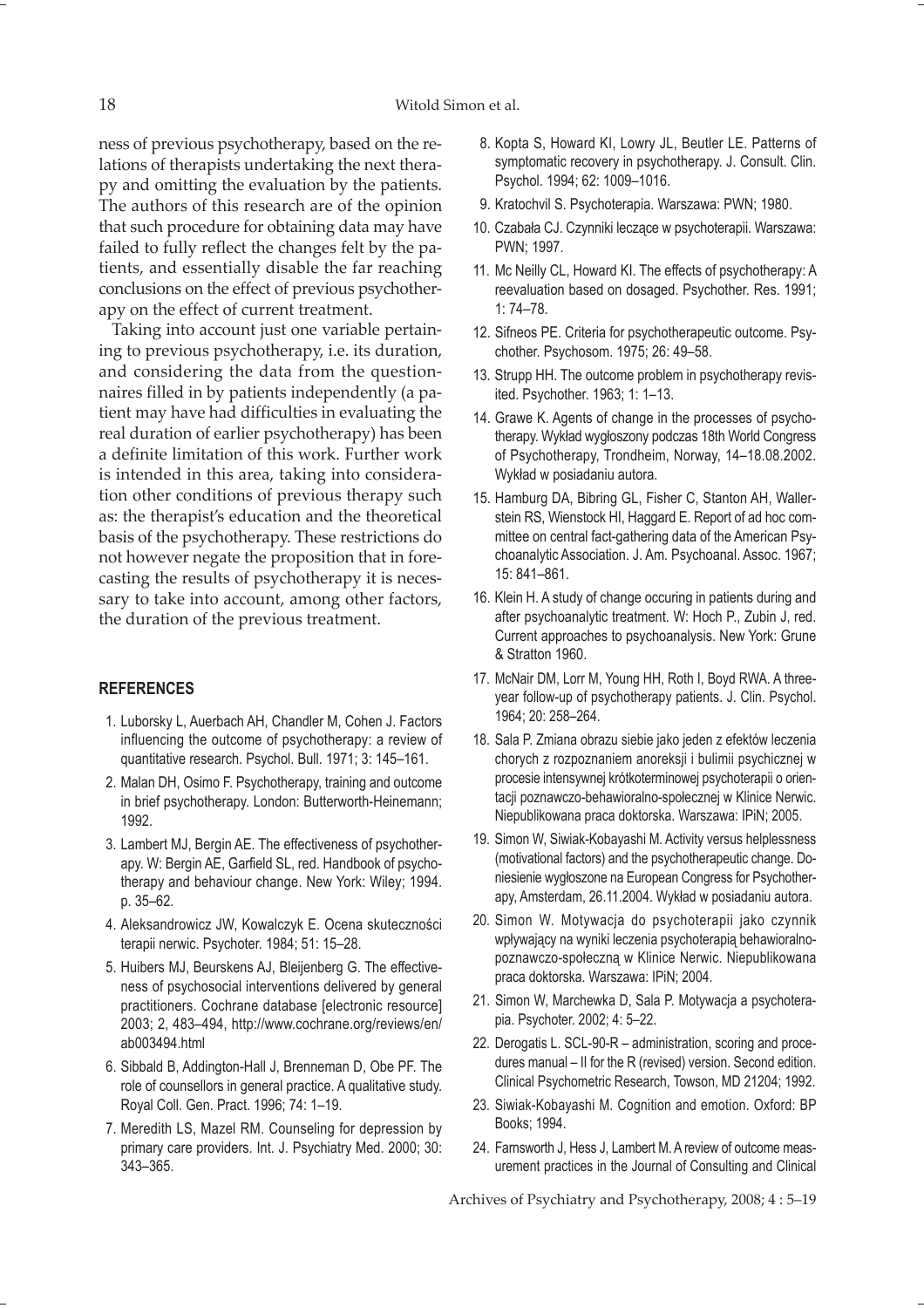Psychology. Doniesienie wygłoszone na Konferencji Rocky Mountain Psychological Association, Reno, NV, 2001. Wykład w posiadaniu autora.

- 25. Waskow IE, Parloff M. Psychotherapy change measures. Rockville: NIMH; 1975.
- 26. Payne RN. Review of the SCL-90-R. Mental measurements yearbook. In: Anastasi A, Urbina S. Testy psychologiczne. Warszawa: Pracownia Testów Psychologicznych PTP; 1999.
- 27. Ruud T. A test battery for use in clinical practice and research. Wykład wygłoszony podczas 18th World Congress of Psychotherapy, Trondheim, Norway, 14–18.08.2002.
- 28. Antonovsky A. Unraveling the mystery of health. How people manage stress and stay well. San Francisco: Jossey-Bass Publishers; 1987 [Rozwikłanie tajemnicy zdrowia. Jak radzić sobie ze stresem i nie zachorować. Warszawa: IPiN; Fundacja 1995.
- 29. Rotter JB, Chance JE, Phares EJ. Applications of a social learning theory of personality. New York: Holt, Reinhart and Winston; 1972.
- 30. Sherwitz L, Ornish D. The impact of major lifestyle changes on coronary stenosis, CHD risk factors and psychological status: results from the San Francisco Lifestyle Heart Trail. Homeost. Health Dis. 1994; 35: 190–197.
- 31. Sandell R, Blomberg J, Lazar A, Schobert J, Broberg J, Carlsoon J. Long-term effects of psychotherapy and psychoanalysis. Referat wygłoszony na konferencji Deutsche Psychoanalytische Vereinigung 1996, cyt. In: Mrozik B. Poczucie koherencji (SOC) osób uzależnionych od alkoholu zmiany po psychoterapii. In: Pasikowski T, ed. Stres a zdrowie. Poznań: Wydawnictwo Humaniora; 2000: 165–176.
- 32. Berg JE, Andersen S. Sense of coherence evaluated by treatment counsellors and substance abuse as an indication of length of stay. Eur. Add. Res. 1997; 3: 99–102.
- 33. Mroziak B, Czabała JC, Wójtowicz S. Poczucie koherencji a zaburzenia psychiczne. Psychiatr. Pol. 1997; 3: 257–268.
- 34. Siwiak-Kobayashi M, Gajowy M, Mikułowicz D, Sala P, Simon W. Ocena odległych efektów krótkoterminowej, zintegrowanej psychoterapii poznawczo-behawioralno-społecznej. Raport z badań. Warszawa: IPiN; 2005.
- 35. Wysokińska-Gąsior T, Matuszewski A. Nerwice. Kwestionariusz motywacji do leczenia. Podręcznik. Warszawa: Ginter; 1991.
- 36. Maslow AH. Motivation and personality. New York: Harper and Row Publishers; 1954 [Motywacja i osobowość. Warszawa: PAX; 1990].
- 37. Gough HG, Heilbrun AB Jr. The Adjective Check List manual. Palo Alto: Consult. Psychol. Press; 1971.
- 38. Płużek Z. Programy własnych badań. In: Łazowski J, ed. Problemy psychosomatyczne w chorobie wrzodowej żołądka i dwunastnicy. Warszawa: PZWL; 1978, s. 74-100.
- 39. Aleksandrowicz JW, Pawelec B, Sikora D. Model oceny efektów terapii nerwic – wskaźniki i kryteria zmian. Psychoter. 1989; 1: 53–62.

- 40. Murray HA. Explorations in personality. New York: Oxford University Press; 1953.
- 41. Kamiński R. Ocena zależności zmian obrazu siebie w przebiegu psychoterapii grupowej. Psychoter. 1998; 3: 56–61.
- 42. Welcz H, Kopacz G, Makara M, Masiak M. Ocena skuteczności psychoterapii pacjentów nerwicowych w oparciu o badanie testem przymiotnikowym ACL. Psychoter. 1993; 2 (85): 33–37.
- 43. Jodzio K. Zmiany osobowościowe chorych na nerwicę jako wynik leczenia. Psychiat. Pol. 1993; 27 (5): 593–600.
- 44. Suchańska A. Regulacyjne funkcje potrzeb a aktywizowanie schizofreników paranoidalnych w sytuacji terapeutycznej. Poznań: Wyd Naukowe UAM; 1984.
- 45. Malan DH. A study of brief psychotherapy. New York: Plenum/Rosetta; 1975.
- 46. Keijsers GP, Hoogduin CA, Schaap CP. Predictor treatment outcome in the behavioural treatment of obsessive-compulsive disorder. Brit. J. Psychiatry 1994; 165: 781–786.
- 47. Haan E de, Oppen P, Balkom AJ, Spinhoven P, Hoogduin CA, Dyck R van. Prediction of outcome and early vs. late improvement in OCD patients treated with cognitive behaviour therapy and pharmacotherapy. Acta Psychiatr. Scand. 1997; 96: 354–361.
- 48. Aleksandrowicz JW. Psychoterapia medyczna. Warszawa: PZWL; 1996.
- 49. Siwiak-Kobayashi MM. Coping mechanisms and somatic illness. Referat wygłoszony podczas Światowego Kongresu Medycyny Psychosomatycznej w Bernie, 1993. Wykład w posiadaniu autora.
- 50. Emmons RA, King LA. Conflict among personal striving: Immediate and long-term implications for psychological and physical well being. J. Pers. Soc. Psychol. 1988; 54: 1040– 1048.
- 51. Lidbeck J. Group therapy for somatization disorders in primary care: maintenance of treatment goals of short cognitivebehavioural treatment one-and-a-half-year follow-up. Acta Psychiatr. Skand. 2003; 107: 449–456.
- 52. Rzewuska Rzewuski, red. Leczenie zaburzeń psychicznych. Warszawa: PZWL; 2000.
- 53. Mroziak B, Woronowicz B, Wójtowicz S. Zmiany poczucia koherencji i stylu radzenia sobie ze stresem po podstawowym programie psychoterapii osób uzależnionych od alkoholu. Alkohol. Narkom. 1999; 2: 225–236.
- 54. Geyer S. Some considerations on the sense of coherence. Soc. Sc. Med. 1997; 44: 1771–1779.
- 55. Lambert MJ, Ogles BM. The efficacy and effectiveness of psychotherapy. In: Lambert MJ, ed. Psychotherapy and behaviour change. New York: Wiley; 2003, 139–193.
- 56. Howard KI, Lueger RJ, Marling MS, Martinovich Z. A phase model of psychotherapy outcome: casual mediation of change. J. Cos. Clin. Psychol. 1993; 61: 678–685.